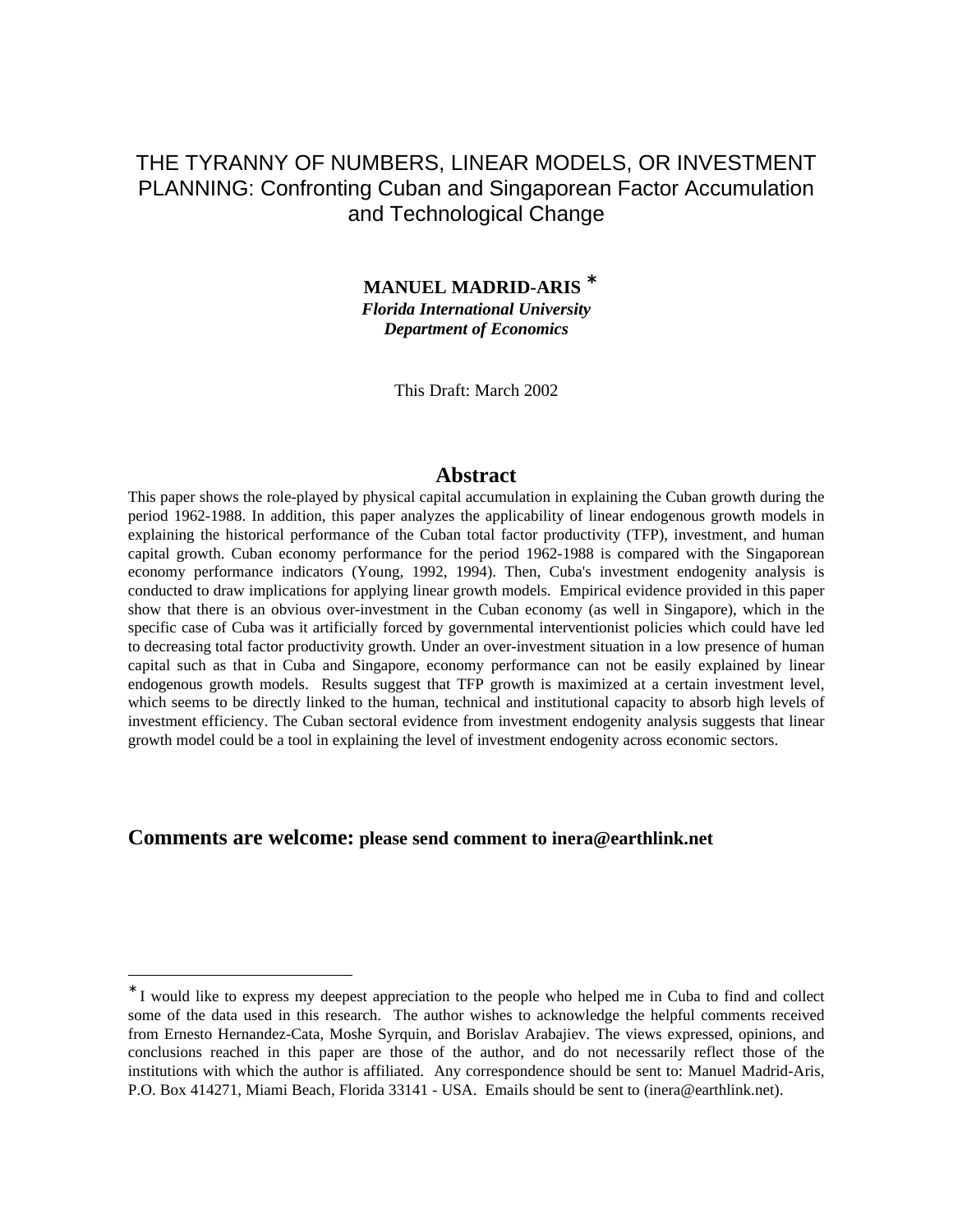### **1. INTRODUCTION**

At this moment, everyone would be wondering which is, if there any, the relationship between Singapore, a high income capitalist economy, and a low income centrally planned economy as Cuba. Obviously, at first sight for a non-economist there are no similarities, but, their historical factor accumulation and technological change performance shows that they have many factors in common, from which I will try to generate some general implications for growth models. Obviously, the simple empirical analysis presented here leaves a number of questions open fir further research.

This papers relies strongly on my own TFP and factor accumulation analysis of the Cuban economy, and in the data and the analytical framework provided by Alwyn Young, in his paper "A Tale of Two Cities: factor accumulation and technical change in Hong-Kong and Singapore", published in the Annual Macroeconomics of NBER in 1992 and the paper, "The Tyranny of the Numbers: Confronting the Statistical Realities of the East Asian Growth Experience," published in the *Quarterly Journal of Economics*.

It is widely known the importance of TFP growth over time. TFP growth measures the economic and technical efficiency in the process of transforming inputs or resources into products or final goods. The growth of an economy, or economic sector, is determined mainly by the rate of growth of its productive resources (especially labor and capital) and the rate of technological change or TFP growth. Thus, TFPs are important in explaining why some countries grow more rapidly than others or why some specific industries or sectors grow faster than others for a given period of time.<sup>1</sup> In addition, TFP is useful for the design of a country's "catching up" process, which involves economic policies directed to exploit some industries' or economic sectors' comparative advantage, and to keep the country competitive internationally (Nishimizu and Robinson, 1984). Therefore, the differential rate of sectoral TFP growth is a crucial determinant of the comparative advantage that could help growth and define structural economic adjustments in the medium- to long-run for a specific country.

The empirical literature on growth and technological change has accumulated a huge body of "stylized facts" about the contribution of TFP and factors input (labor and capital) to economic performance.<sup>2</sup> Most of the empirical studies of TFP show that increased investment and human capital are directly related with higher level of  $TFP$ <sup>3</sup>. On the other hand, theoretical linear endogenous growth models emphasize this relationship. This paper shows

<sup>&</sup>lt;sup>1</sup> For an interesting comparative cross-country research on total factor productivity (TFP), which includes Korea, Japan, Turkey, and Yugoslavia, see Nishimizu and Robinson, 1984.

 $2^2$  For a critical survey about TFP, see Nelson (1981). For case studies applied to less-developed countries (LDCs), see Teitel and Westphal (1984), Ofer (1987), and Solimano (1996).

<sup>&</sup>lt;sup>3</sup> Singapore is an exeption (Young, 1992).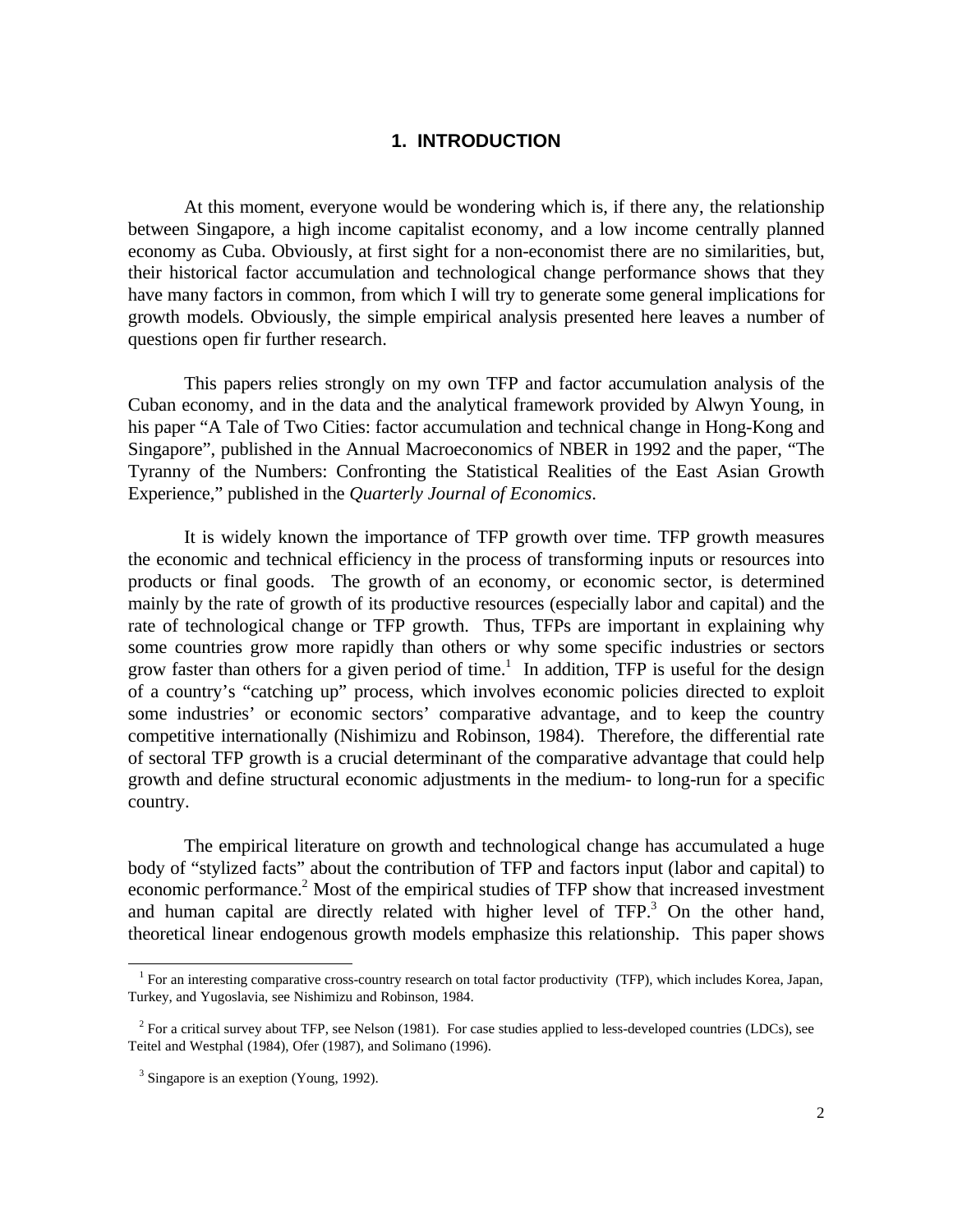that this relationship goes in the opposite way in Cuba. It is also shown that the Cuban economic growth during the period 1962-1988 was much like the Russian growth —it was mainly accomplished by massive, often wasteful capital accumulation, rather than productivity growth. In the Cuban economy there is no positive correlation between investment in human capital (better-educated labor force) and TFP growth performance. Cuba as well as Singapore presents decreasing TFP while human and physical investment was increased considerably over the same period.

This paper is organized as follows. The next section provides a brief review of the historical patterns of Cuban growth, factor accumulation, and human capital for the period 1962-1988. The third section contains the estimations of Cuba's aggregate and sectoral rate of technical progress or total factor productivity (TFP) growth during the period 1962-1988, using two different methodologies—the traditional methodology (Solow, 1957) and econometric methodology. The fourth section contains theoretical explanations of Cuban TFP growth results, such as technological change, embodiment in capital, and economies of scale analysis. The fifth section contains a comparative analysis between the Singaporean and Cuban economy. Implications for linear growth models that emphasize in factor accumulation are drawn. This section also contains an endogenity analysis of the Cuban investment using linear growth models, with the purpose of drawing some implications for growth models. The final section contains the conclusions.

# **2. BRIEF REVIEW OF CUBAN FACTOR ACCUMULATION AND LABOR FORCE STRUCTURE**

### **2.1 Cuban Growth and Investment Indicators**

Table 2.1 shows a summary of Cuban main macroeconomic indicators and the Soviet assistance received by Cuba during the period 1960-1988.

|                | Economic | Income | Investment  | <b>Total Soviet</b> | Exports as |              |
|----------------|----------|--------|-------------|---------------------|------------|--------------|
|                | Growth   | Per    | as share of | Assistance as       | share of   | Imports as   |
| Period         | $(\%)$   | capita | <b>GMP</b>  | share of $\omega$   | <b>GMP</b> | share of GMP |
|                |          | Growth |             |                     |            |              |
| 1960-1964      | 1.9      | $-0.2$ | 0.14        | 0.08                | 0.15       | 0.19         |
| 1965-1969      | 3.6      | 1.7    | 0.19        | 0.07                | 0.14       | 0.21         |
| 1970-1974      | 10.0     | 8.2    | 0.17        | 0.07                | 0.18       | 0.23         |
| 1975-1979      | 3.4      | 2.2    | 0.28        | 0.18                | 0.34       | 0.40         |
| 1980-1984      | 5.7      | 5.1    | 0.30        | 0.33                | 0.44       | 0.52         |
| 1985-1988      | 1.3      | 0.3    | 0.31        | n.a.                | 0.40       | 0.60         |
| <b>AVERAGE</b> | 4.4      | 3.2    | 0.23        | 0.15                | 0.28       | 0.36         |

**TABLE 2.1: Macroeconomic Indicators**

**Notes:** Economic growth has been estimated with Gross Material Product (GMP) since statistics of Gross Social Product (GSP) are not as accurate as GMP (See Mesa-Lago and Perez-Lopez, *World Bank Staff Working Paper Number 770*, 1985).

\*Total Soviet Assistance includes Soviet trade subsidies (sugar, petroleum and nickel) plus development aid (for further details, see, Central Intelligence Agency (CIA), Directorate of Intelligence, 1984, p. 40 and 1989, p. 39).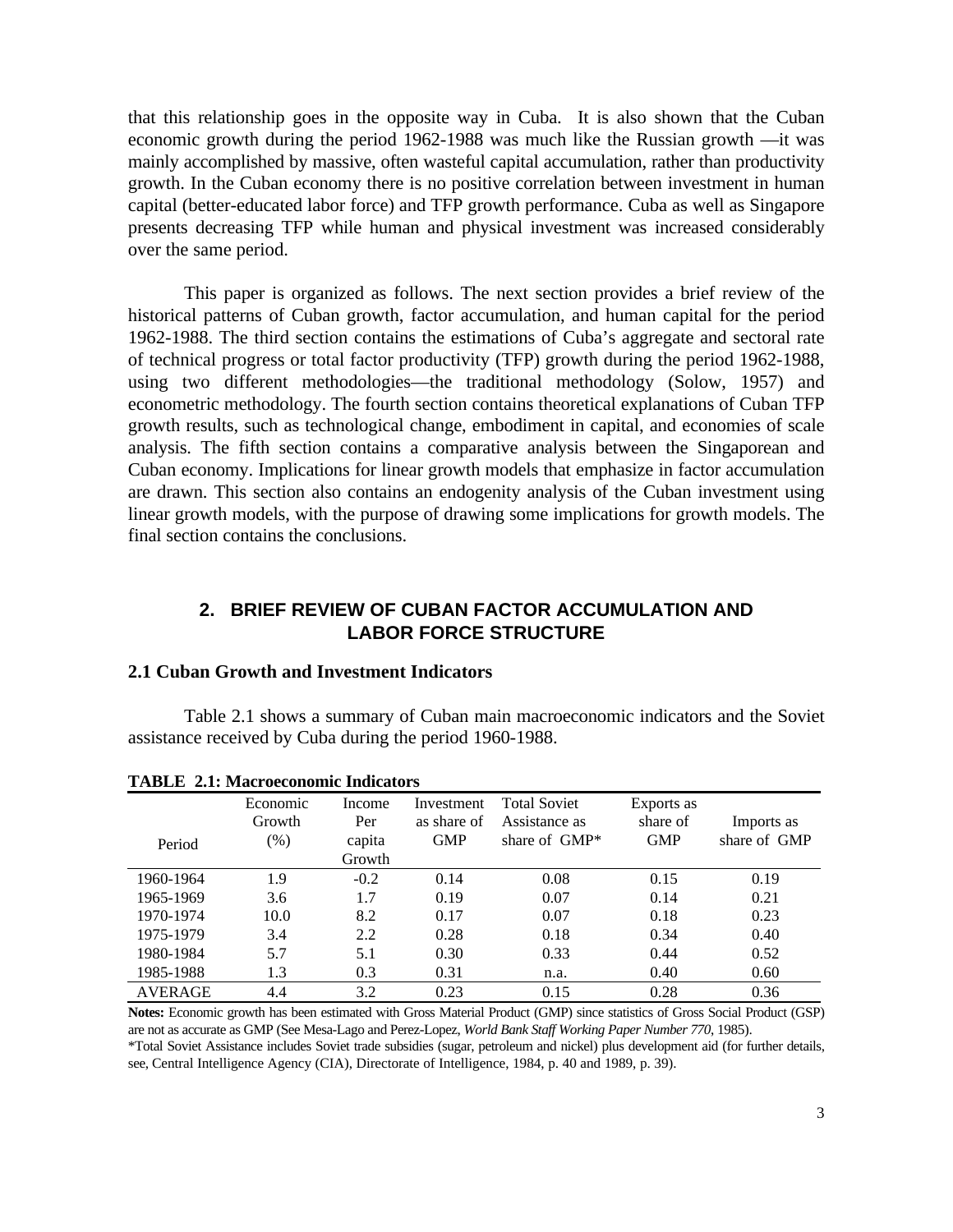**Source:** Rodríguez (1990), Brundenius (1984), Mesa-Lago and Pérez-López (1985), CIA-Directorate of Intelligence (1984, 1989), Comité Estadístico Estatal (CEE)-Anuario Estadísticos de Cuba, several years, and author's estimations.

Cuba's gross material product  $(GMP)^4$  was able to grow at a steady rate of 4.4% and per-capita income increased at an average rate of 3.2% during this period 1960-1988. Cuba greatly increased the rate of investment, which went from 15% in 1960 to 30% in 1988. Data from Table 1 shows that between 1960 and 1964, there was no increase in income per capita. On the other hand, during the period 1965-1988 income per capita increased at a considerable rate. Data show the Soviet assistance increased considerably over time. During the period 1960- 64, soviet assistance was on average only 7% of GMP, but it increased to a level of 33% of GMP for the period 1980-1984. The amount of Soviet assistance was larger than the investments realized by the Cuban government for the period 1980-1984. In other words, during this period, it could be assumed that most of the investments realized by the Cuban government were realized by using capital coming from Soviet assistance.<sup>5</sup> Therefore, it could be inferred that the Cuban economy was losing its saving capacity.

The highest rate of economic growth (10%) was achieved in the period 1970-1974. Ironically, during this period, the Cuban investment rate was low (17%) and even decreased in this period from a level of 19% to a level of 17%. Additionally, the lowest rate of economic growth (1.3%) was during the period 1985-1988, when the highest rate of investment (31%) was observed. Looking at these figures, it seems that the Cuban economy was not able to absorb in an efficient way such a high level of investment.<sup>6</sup> It could be said that during the 1980s, investment was not allocated as efficiently as during the 1970s. Note that, if the rate of investment exceeds the country's technical, human and institutional capacity to allocate it in an efficient way, most of the investment goes to poorly managed projects. Thus, investment is not very productive and depreciates rapidly.

#### **2.2 National Income and Social Investment**

-

Table 2.2 shows a summary of Cuban investment in education and health, and its percentage of total income.

<sup>&</sup>lt;sup>4</sup> The Cuban accounting system is different from the western concept of Gross National Product (GNP). Cuba uses the Soviet system of Global Social Product (GSP) and Gross Material Product (GMP), which is also called "gross product." For further explanation of the Cuban Accounting System, see Brundenius (1984), pp. 19-40, and Mesa-Lago and Perez-Lopez (1985).

 $<sup>5</sup>$  Note that in a centrally planned economy like Cuba, the investment is mainly realized by the government since there</sup> are no opportunities for private enterprises or for private investment.

<sup>&</sup>lt;sup>6</sup> Miguel Figueras, the former Director of Planning of the Cuban Ministry of Industry, support this view. For further details, see Figueras, 1994.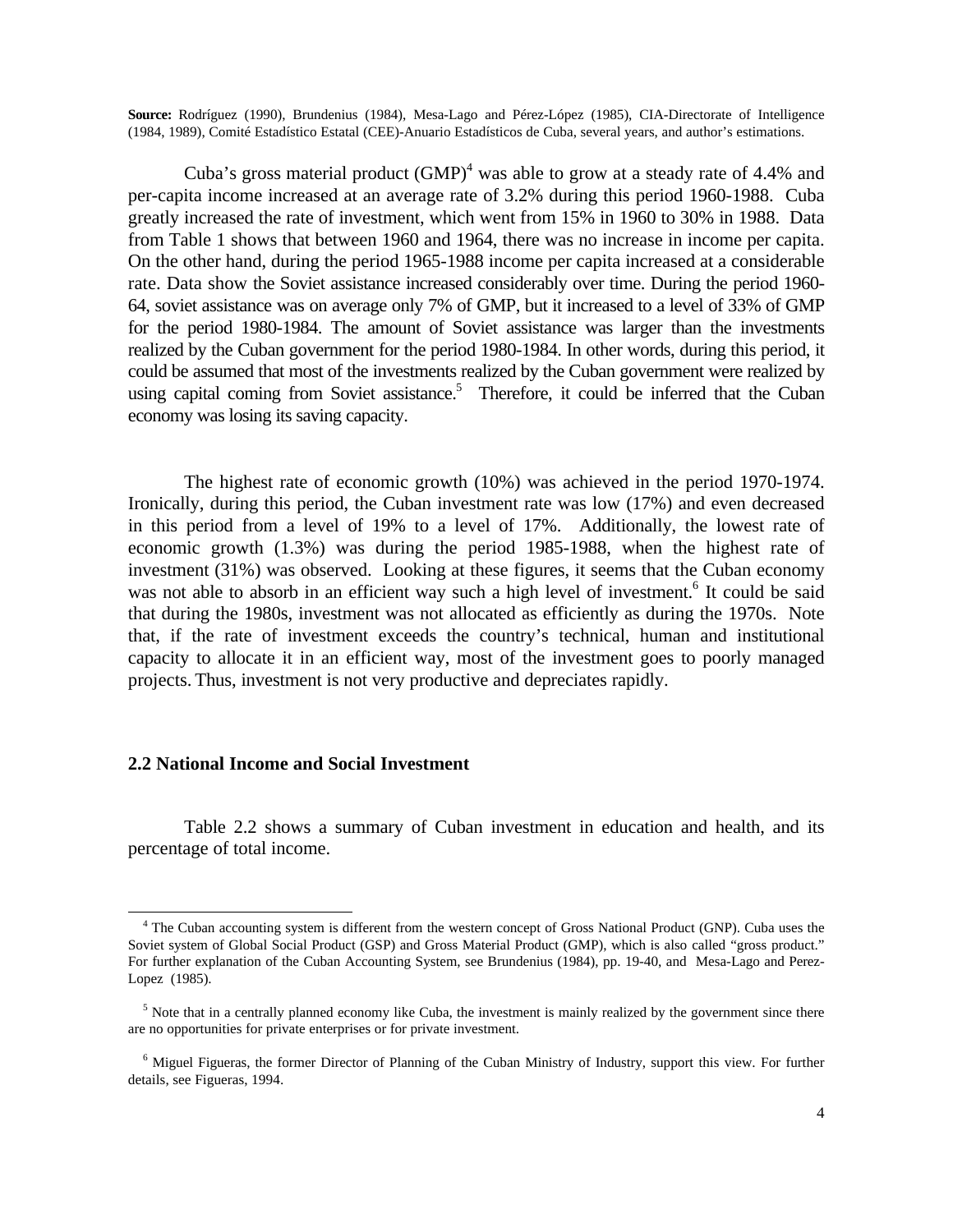| <b>YEAR</b> | Investment in education as % of National<br>$Income(\% )$ | Investment in health as % of<br>National Income<br>$(\%)$ |
|-------------|-----------------------------------------------------------|-----------------------------------------------------------|
| 1960        | 3.2                                                       | 2.0                                                       |
| 1965        | 6.7                                                       | 3.8                                                       |
| 1970        | 10.0                                                      | 6.2                                                       |
| 1975        | 10.0                                                      | 3.8                                                       |
| 1980        | 13.6                                                      | 4.5                                                       |
| 1987        | 13.1                                                      | 6.6                                                       |

**TABLE 2.2: National Income and Social Investment (Education and Health)**

**Source:** Rodriguez, José. *Estrategia del Desarollo Económico de Cuba.* La Habana: Cuba, 1990, p. 218 and p. 293.

Evidence shows that investment in education increased considerable during the period 1960-1987. In 1960, it was only 3.2% of total national income, and increased to a level of 13.1% in 1987. Investment in health also increased considerably during this period. In 1990, investment in health represented only 2.0% of national income, and it increased to a level of 6.6% of national income by 1987**.**

### **2.3 Population Growth and Human Capital**

Table 2.3 shows a summary of Cuban infant mortality and population growth during the period 1960-1989.

| Period    | <b>Infant Mortality</b><br>(per $1,000$ ) | Population growth<br>(percentage) |
|-----------|-------------------------------------------|-----------------------------------|
| 1960-1969 | 38.5                                      | 1.9 %                             |
| 1970-1979 | 27.0                                      | 1.4 %                             |
| 1980-1989 | 15.4                                      | 0.9%                              |

**TABLE 2.3: Infant Mortality and Population Growth (%)**

**Source:** Madrid-Aris (1997).

Cuban average rate of population growth in the 60s is 1.9%, in the 70's is 1.4%, and in the 80s is only 0.9%. These figures show the decreasing tendency of population growth in Cuba. At the same time that infant mortality was reduced considerable. The low rate of population growth could be explained by two factors, first, the emigration of Cuban people to other countries, and second by the fact that the birth rate was reduced. Both elements indicate that Cuba presents the lowest population growth rate in Latin America.

 Table 2.4 contains data on enrollment per 1,000 habitants by educational levels in Cuba between 1958 and 1985. Since there is no accurate data concerning the rate of change of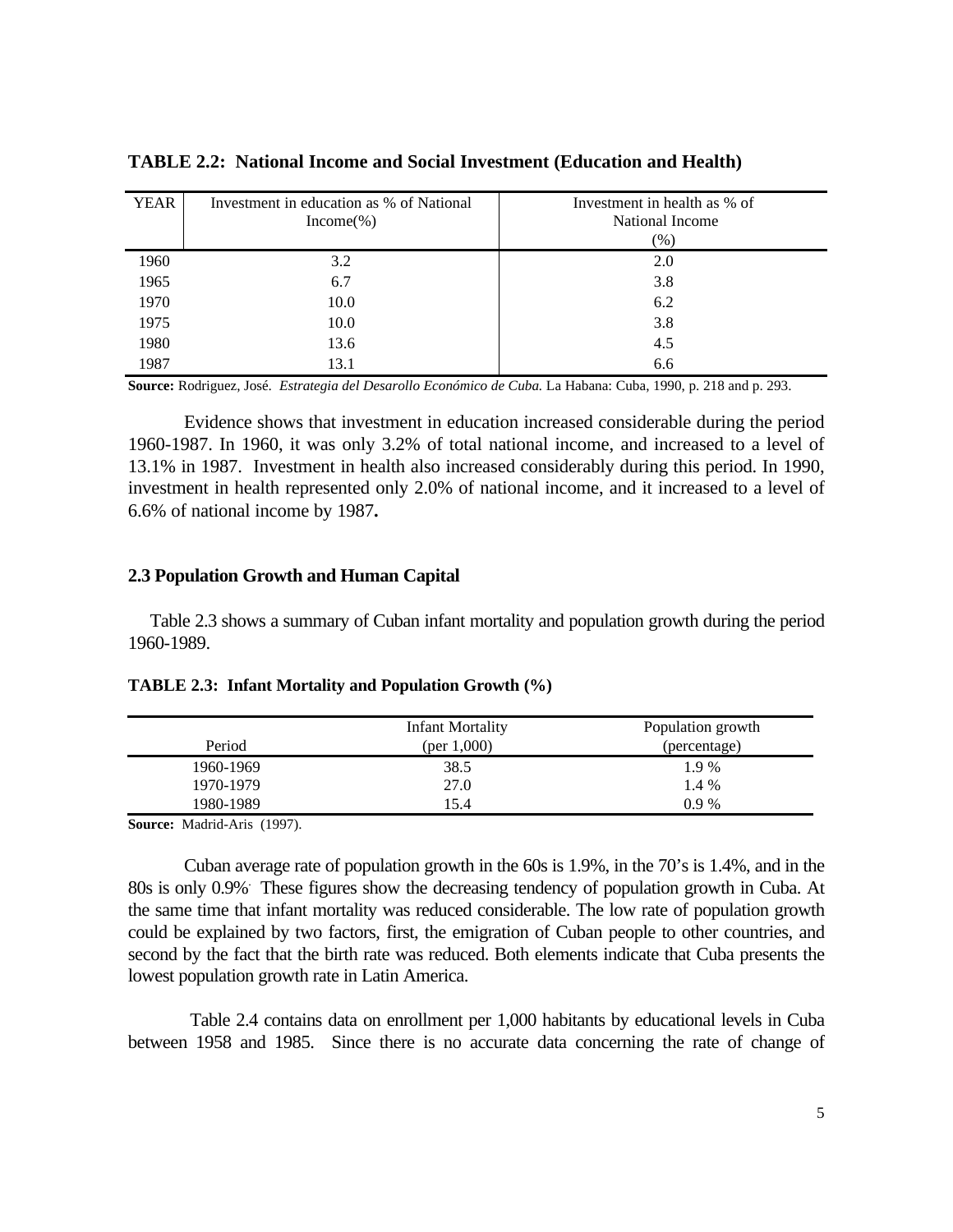education of the Cuban labor force, for purposes of discussion in this study, it is assumed that human capital changes at the same rate as enrollment rates changes.<sup>7</sup>

|      | Primary   | Secondary | Higher    | Other     | <b>TOTAL</b>      |
|------|-----------|-----------|-----------|-----------|-------------------|
| Year | Education | Education | Education | Education | <b>ENROLLMENT</b> |
| 1958 | 104.9     | 11.8      | 3.8       |           | 120.5             |
| 1970 | 193.4     | 24.9      | 4.1       | 32.4      | 254.8             |
| 1975 | 205.2     | 57.1      | 9.0       | 31.3      | 302.6             |
| 1980 | 164.2     | 110.0     | 15.7      | 6.8       | 296.7             |
| 1985 | 116.8     | 110.0     | 23.2      | 2.0       | 252.0             |

**TABLE 2.4: Student Enrollment by Level of Education (per 1,000 habitants)**

**Note:** For Cuba, secondary education includes technical schools. Other types of education include the worker farm educational program developed after the revolution.

**Source:** Madrid-Aris (2000).

Cuba considerably increased the rate of enrollment during the period 1959-1988. Data from Table 2.4 shows that human capital accumulation has been quite rapid in Cuba during the last 35 years. Without looking at economic variables such as the amount invested in education and the return on human capital creation, it could be concluded that the Cuban government was successful in achieving a very high rate of enrollment during this period.

#### **2.5 Labor Force Structure**

-

Note that centrally planned economies have an astonishing power to mobilize resources, especially labor. Hence, to understand growth in a centrally planned economy it is essential to understand how the labor structure changes through time under this type of regime. Empirical evidence shows that in the Soviet Union, the rapid rate of economic growth achieved under communism, especially during the 1950s and 1960s,<sup>8</sup> was mainly the result of the increased labor force and capital accumulation rather than technological change.<sup>9</sup> Table 2.5 shows the change in the labor force structure in Cuba from 1962 through 1988.

|      | <b>Total Labor</b> | Productive      | Industrial Labor | Agriculture Labor | Female Share of          |
|------|--------------------|-----------------|------------------|-------------------|--------------------------|
|      | Force              | Labor Force     | Force            | Force             | <b>Total Labor Force</b> |
| Year | (as % of Total     | (as % of Total) | (as % of Total)  | (as % of Total)   | $(\%)$                   |
|      | Population)        | Population)     | Population)      | Population)       |                          |
| 1962 | 15                 |                 | 3.6              | 4.1               | 14                       |
| 1970 | 23                 | 18              | 4.9              | 7.6               | 18                       |
| 1975 | 26                 | 20              | 5.6              | 7.3               | 26                       |
| 1982 | 28                 |                 | 6.1              | 6.5               | 35                       |
|      |                    |                 |                  |                   |                          |

**TABLE 2.5: Total and Sectoral Labor Force Structure (in percentage)**

 $<sup>7</sup>$  This approximation is assumed due to the lack of accurate and reliable data about graduation rates and its relation</sup> with the labor force.

 $8$  The average growth rate of the Soviet Union during 1950-1964 was 4.3%. The growth rate of the U.S. was only 2.2% for this period. For further details, see Bergson (1968).

<sup>9</sup> For further detail, see Krugman (1994) and Poznanski (1985).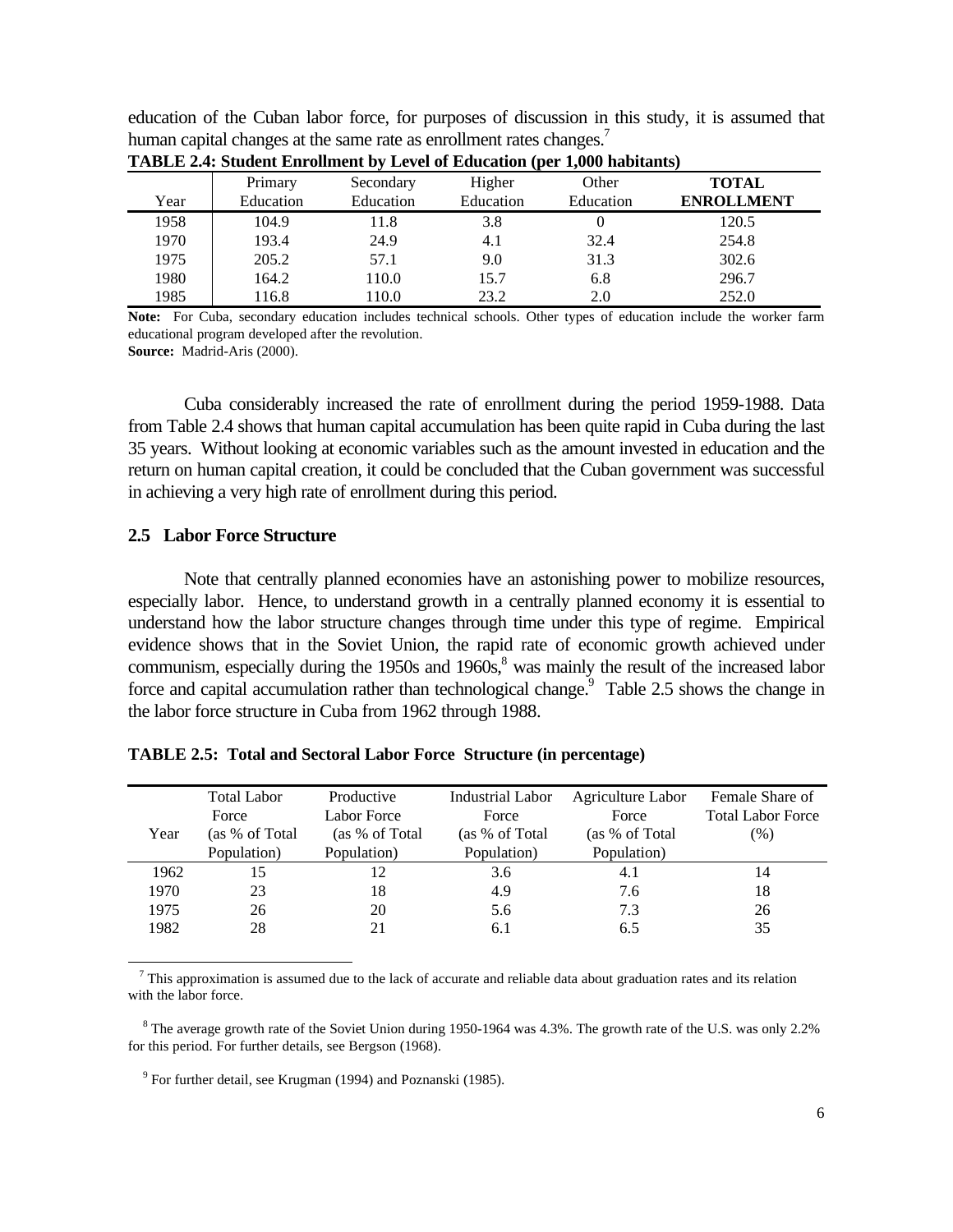| $\sim$<br>_____ | _______ | --<br>. | the contract of the contract of<br>$\sim$ $\sim$ |              |                            |
|-----------------|---------|---------|--------------------------------------------------|--------------|----------------------------|
| 1988            |         | $\sim$  | . .                                              | , . <u>.</u> | ∍.<br>$\sim$ $\sim$ $\sim$ |

**Note:** Under GMP accounting system**,** the total labor is broken onto two categories, productive and unproductive labor force. For further see Soviet Accounting System.

**Source**: Comité Estadístico Estatal (CEE), Anuario Estadístico de Cuba, several years.

Data shows that the labor force increased considerably after the revolution. The labor force as percentage of total population surged from 15% in 1962 to 33% in 1988. Thus, over the past generation, the percentage of people entering the labor force doubled, but it obviously can not double again in the future.<sup>10</sup> Large portions of this new labor force were women, which more than doubled from 1962 to 1988. The analysis of TFP presented in the coming section clearly shows that increased labor inputs are directly correlated with the Cuban economic growth.

# **3. CUBAN TECHNOLOGICAL CHANGE**

## **3.1 Review of TFP Growth Methodologies and their Applicability to a Centrally Planned Economy**

Krugman's (1994) publication where he mentioned Kim and Lau's (1994) and Young's (1992, 1994) works, encouraged a debate regarding the validity of the TFP obtained under the application of different methodologies (indirect method--Solow, 1957, or econometric method). Subsequently, Harberger (1996) criticized the validity of some econometric estimation of TFPs due to multicollinearity problems. Lately, he proposed a third methodology to estimate TFP, which is the "two-deflator method."<sup>11</sup>

Harberger (1996, p.2) shows his preference for TFP estimates by using either the traditional growth-accounting methodology (Solow, 1957) or his two-deflator method instead of econometric estimation. It is clear that preference toward traditional methodology could not be extrapolated when estimating TFP growth for a centrally planned economy, since traditional methodology assumptions,<sup>12</sup> especially perfect competition, is could not be suitable to a centrally planned economy like Cuba. Thus, the validity (or lack) of each of these traditional assumptions affects the measurement of technical progress, and, therefore, its contribution to economic growth. Hence, under the absence of a multicollinearity problem, an econometric estimation of TFP could be a better way to estimate TFP growth as opposed to using traditional methodology.

 $10$  Labor force, as percentage of total population can not double again because today the labor force is already 33% of the total population. Doubling this figure means that 66% of the population would be part of the labor force. In reality this is not feasible, because to achieve that rate, it would mean that most of the women, old men, and children would have to be a part of the labor force.

 $11$  For further details about Harberger's criticism of econometric estimation of TFP, see Harberger (1990, 1996). For an explanation of his two-deflator method, see Harberger (1998). For an application of the two-deflator method to Mexico's manufacturing sector, see Torres (1997).

 $12$  The traditional assumptions are profit maximization with competitive labor and output markets (perfect competition), and constant returns to scale (CRTS), which implies that firms will set the return on capital equal to marginal product of the capital.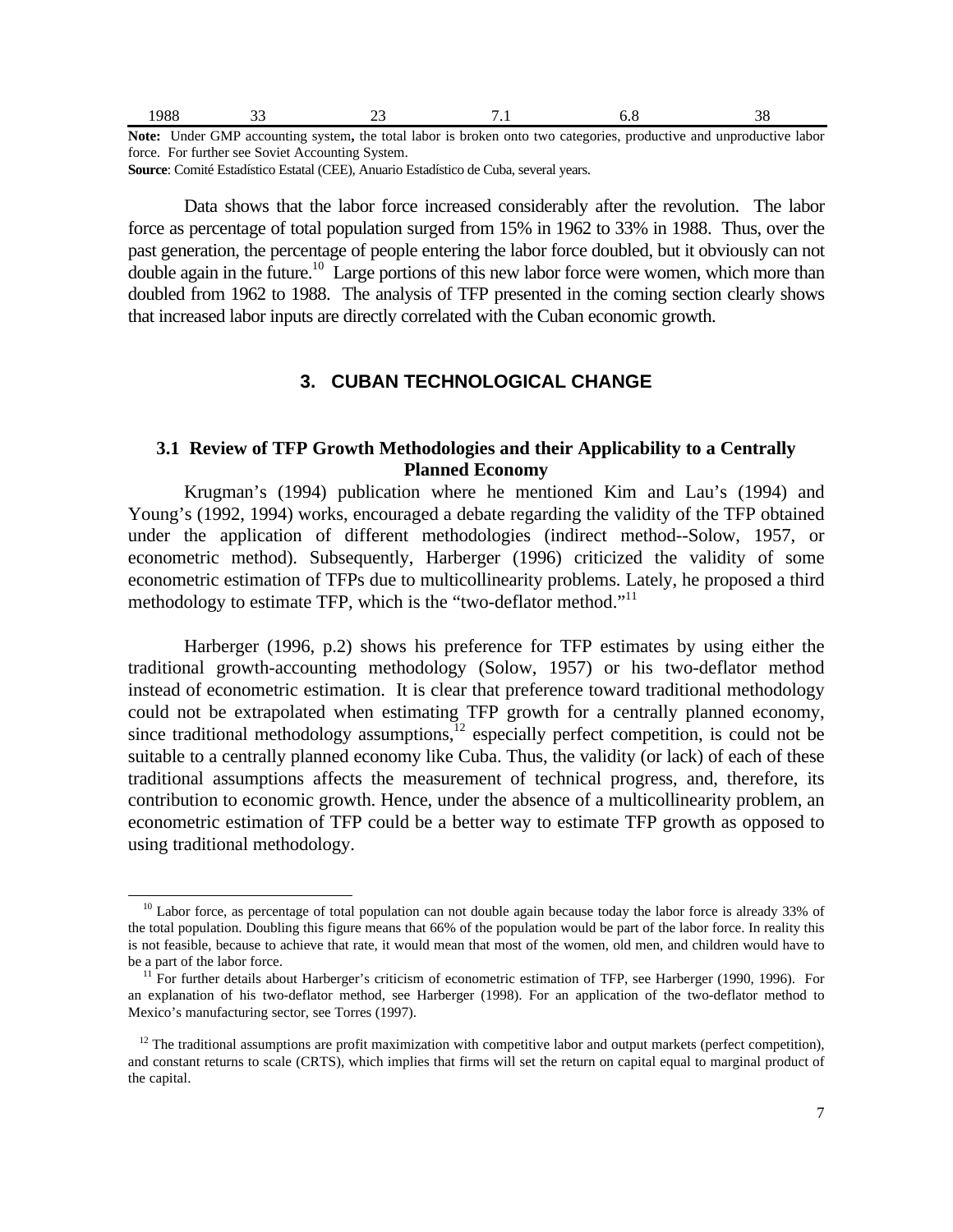On this coming section, TFP using traditional methodology is estimated, and verified with econometric estimations. Econometric estimations can be found in the Appendix. Results show that the TFP estimations using traditional methodology are consistent with econometric results. Unfortunately, due to the lack of accurate and reliable data, it was not feasible to apply the two-deflator method to estimate TFP growth for Cuba.

#### **3.2 Total Factor Productivity (TFP) Using Traditional Methodology**

The starting point of growth accounting is the following aggregated production function.

$$
Y_{t} = F(K_{t}, L_{t}, t)
$$
  
\n
$$
Y_{t} = A(t)G(K_{t}, L_{t})
$$
\n(1)

Here *Yt*, *Kt*, and *Lt* are the quantities of aggregate real output, physical capital and labor, respectively, at time *t*, and *t* is an index of chronological time. The second equation (1') is the traditional neoclassical growth model, which is a specific case of the first one, since *A(t)* varies with time and independently of *K* and *L.* Technological change is by assumption disembodied, where a Hicks neutral technological change is assumed. This is the basic neoclassical Solow (1957) model for TFP growth estimation. By totally differentiating the production function  $(1')$ , and completing elasticities, the equation  $(1')$  can be written as follows:

$$
\hat{Y} = \hat{A} + a_k * \hat{K} + b_l * \hat{L}
$$
 (2)

In equation (2) the sign  $(^{\wedge})$  denotes for the rate of growth of the variable, and parameters  $a_k$ ,  $b_l$ , are the elasticities of capital and labor with respect to output respectively. Finally, the term  $\hat{A}$  is the residual, or the well-known neoclassical expression for exogenous technological change or total factor productivity growth (TFP). Discrete approximations of equation (2) can be written as,

$$
\frac{\Delta Y}{Y} = \frac{\Delta A}{A} + \mathbf{a} \frac{\Delta K}{K} + \mathbf{b} \frac{\Delta L}{L}
$$
 (3)

1

Equation (3) is used to estimate Cuban TFP growth at the aggregated and sectoral level presented in the following sections.

# **3.3 Total Factor Productivity (TFP) Growth and Investment in the Cuban Economy.<sup>13</sup>**

<sup>&</sup>lt;sup>13</sup> This analysis includes all productive sectors. According to the Soviet National Accounting Systems, productive sectors include agriculture, industry, construction, transportation, communications, and commerce. Non-productive sectors include education, health, arts, personal services, finance and administration. Productive sectors accounts for more than 80% of total Cuban output for the period 1962-1988. Industry and agriculture accounts approximately 55% to 60% of the productive sectors output.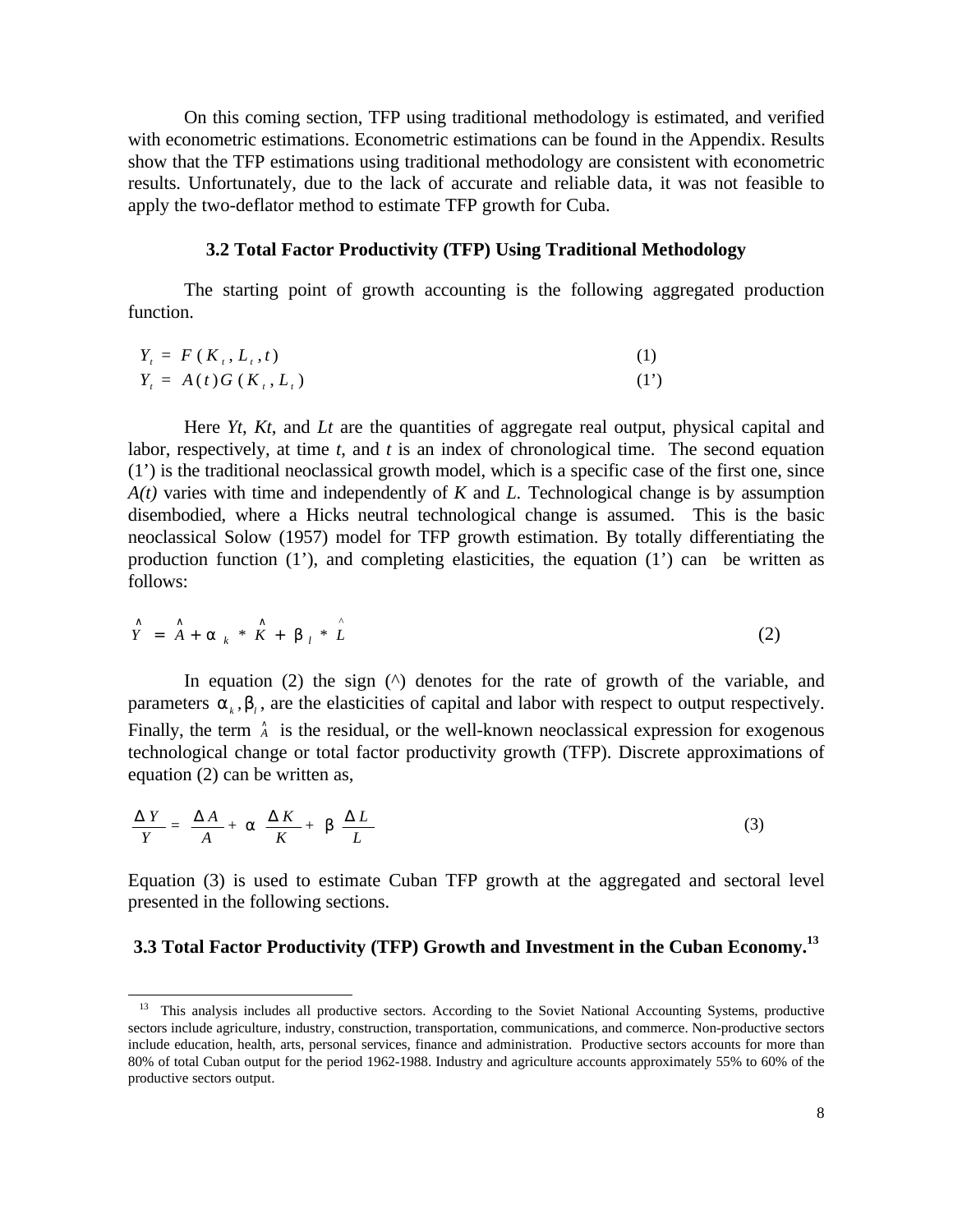Applying equation (3), and using the aggregate rate of growth of productive factors (labor and capital), the sectoral factor shares, and the stock of capital time series,  $^{14}$  TFP growth estimation are estimated for all productive sectors. Thus,

|                 | TFP growth | Output Rate of | Rate of Growth of | Investment as     |
|-----------------|------------|----------------|-------------------|-------------------|
|                 | (% )       | Growth $(\%)$  | Investment        | percentage of GMP |
|                 |            |                | (%)               |                   |
| 1963-1970       | 1.0        | 4.4            | 3.2               | 18%               |
| 1971-1980       | 0.8        | 5.9            | 18.3              | 26%               |
| 1981-1988       | $-1.2$     | 3.8            | 4.9               | 31%               |
| AVERAGE (63-88) | 0.2        | 4.5            | 9.3               | 25%               |

**TABLE 3.1: TFP Growth Estimations and Investment for the Cuban Economy**

**Note:** For references about output and investment figures, see Table 2.1.

Results show that the Cuban rate of technological change (TFPs) decreased over time, achieving negative values after 1980. On the other hand, investment increased considerably from 18% of GMP in the period 1963-1970 to a level of 31% in the period 1981-1988. TFP results found are contrary to what any economist would expect and to what endogenous growth models would predict. Empirical estimations of TFP from capitalist economies show that an increase of investment, human capital, and a lower rate of population growth leads to higher TFP growth (Barro, 1991).<sup>15</sup> Hence, economists would have expected a higher rate of TFP growth for the Cuban economy given the increasing investment in physical and human capital creation, but the Cuban economy presents opposite results. The lack of TFP growth in Cuba is the result of some characteristics of centrally planned economies, such as lack of competitive forces and lack of incentives for innovation.

 Based on previous estimations of TFP, the factors contributing to the aggregate economic growth are as follow:

|                 | Labor            | Capital         | <b>TFP</b>      | Investment  | Subsidies as |
|-----------------|------------------|-----------------|-----------------|-------------|--------------|
|                 | Contribution     | Contribution to | Contribution to | as % of GMP | % of $GMP^*$ |
|                 | to Growth $(\%)$ | Growth $(\%)$   | Growth $(\%)$   |             |              |
| 1963-1970       | 25               | 53              | 22              | 18          |              |
| 1971-1980       | 17               | 70              | 13              | 26          | 15           |
| 1981-1988       | 38               | 99              | -37             | 31          | $33**$       |
| AVERAGE (63-88) | 26               | 70              |                 | 25          |              |

**TABLE 3.2: Factors Contributing to Growth for the Whole Economy**

**Notes**:

-

\*Subsidies figures estimated by the author (see Madrid-Aris, 1997, 2000).

\*\* This figure represents the 1981-1984 average.

<sup>&</sup>lt;sup>14</sup> For further explanation about the perpetual inventory methodology used to build the stock of capital time series, see, Madrid-Aris (1997).

 $15$  An exception is Young (1992, 1994). Young found similar productivity patterns for Singapore.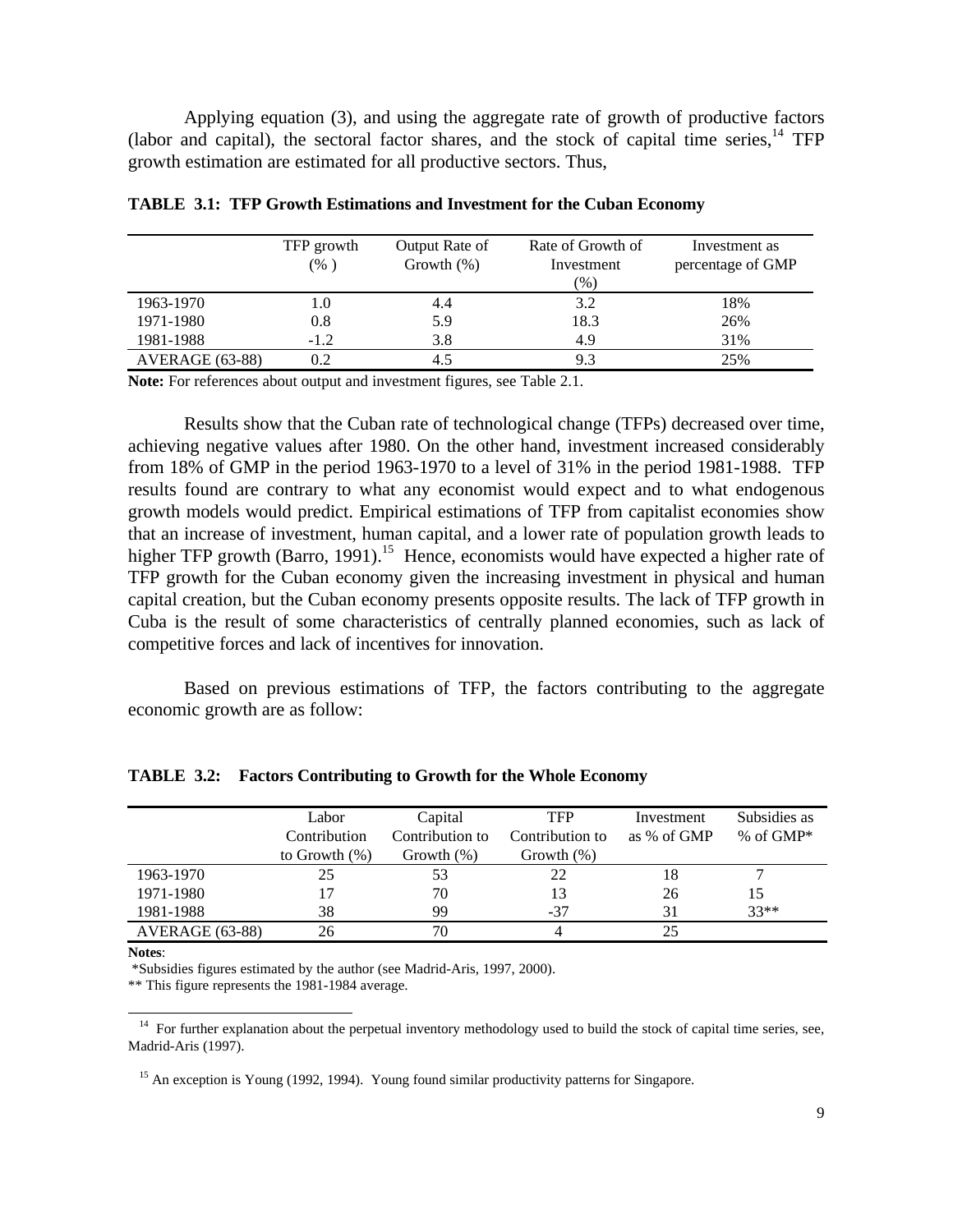Table 3.2 shows that Cuba's average TFP contribution to economic growth for the period 1963-1988, was very low (only 4%) and the average contribution of capital to economic growth is very high (70%). From these results, it could be concluded that Cuba's economic growth has been basically driven by the increased investment. In addition, Cuba's economic growth during the period 1975-1988 is directly linked to the increased level of Soviet subsidies, which allowed the Cuban economy to achieve the high rate of investment observed during this period. In sum, the TFP growth results show that Cuba was not able to take advantage of the investment in human capital to gain some economic efficiency, especially during the 1980s.

TFP results suggest that central planning policies, and especially the New System of Economic Management and Planning (SDPE),<sup>16</sup> failed to achieve technological change. Note that the implementation of SDPE could have led to an even lower rate of growth of technological change. The failure of this Plan is even confirmed by Cuban officials who recognized the inefficiency of this plan (Zimbalist & Eckstein, 1987).

It seems that Cuba's low rate of technical progress may simply be due to an overinvestment and to the absence of competitive pressure and economic incentives that provides motivation to maximize profits. The Cuban case of low contribution of TFP to economic growth seems to be a common pattern of the ex-socialist economies. Nishimizu and Robinson (1984) found that in Yugoslavia, almost all the industries derived their growth from increases in factors inputs, with zero or negative contribution from TFP growth. Bergson (1983) found that most of the Soviet growth was based on rapid growth in inputs (labor and capital). On the other hand, reality shows that Stalinist, and Castro planners as well, moved millions of workers, especially women, into the labor force. This research' results confirm Krugman's statement, that the special strength of the Soviet economies (centrally planned economies) was their ability to mobilize resources (especially labor), not their ability to use them efficiently (Krugman, 1994, p. 69).

#### **3.4 Sectoral Total Factor Productivity Growth (TFP) and Investment**

The sectoral analysis included only agriculture and industry. These two economic sectors represented approximately two thirds of the total GMP. More desagregation is not feasible, since under the Soviet national accounting system, the total output of productive sectors is aggregated into six categories (industry, agriculture, construction, transportation, communications, and commerce).

<sup>&</sup>lt;sup>16</sup> The New System of Economic Management and Planning (SDPE) was introduced in the second half of the 1970s. It was modeled on Soviet economic reforms. This plan had different goals, among those; (1) to force enterprises on a selffinancing basis; (2) to increase incentives to achieve a better rate of growth of productivity; and (3) to promote decentralization, organizational coherence, and efficiency (Zimbalist and Eckstein, 1987).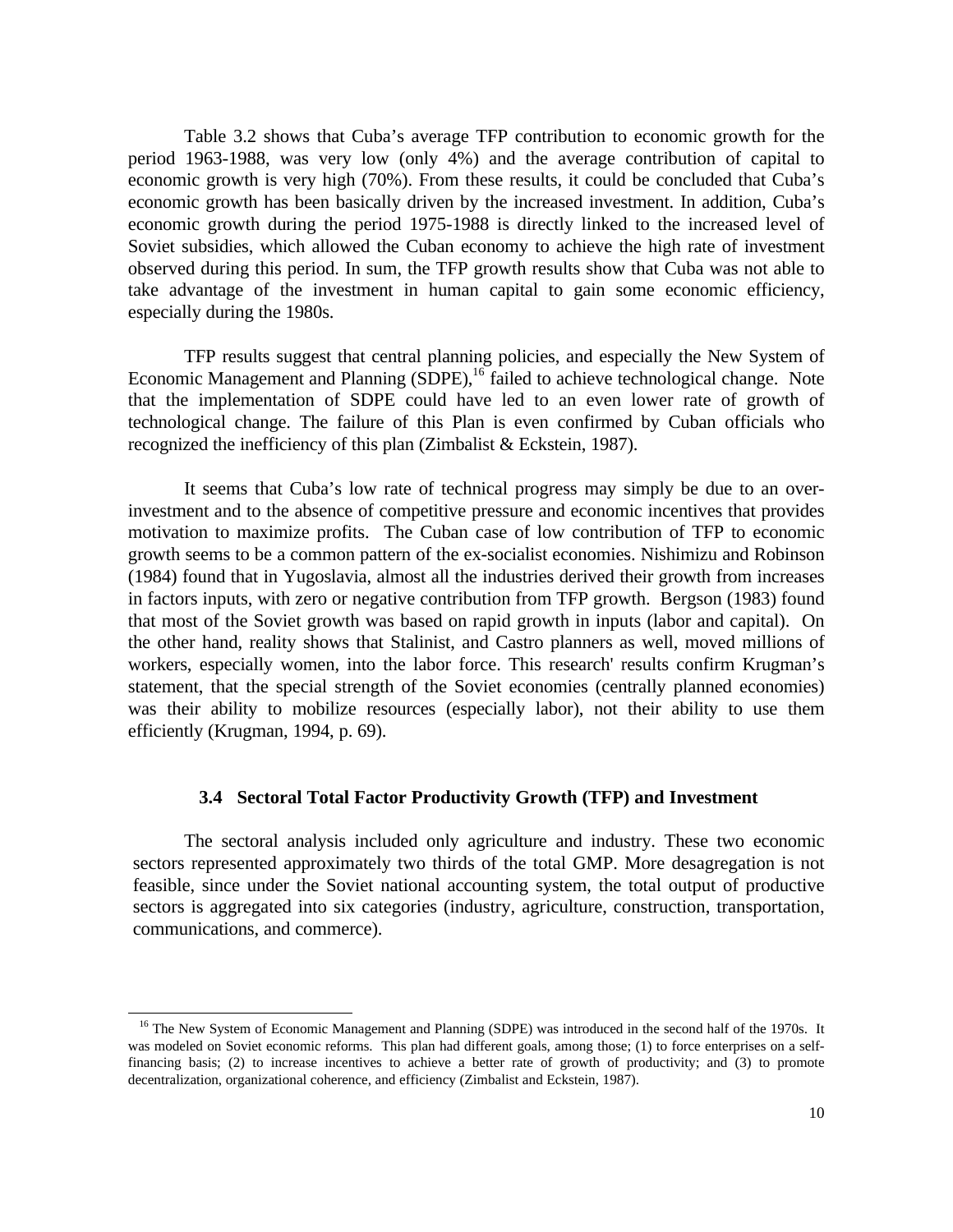#### **3.4.1 Total Factor Productivity and Investment for the Agricultural Sector**

Applying equation (3) and using the rate of growth of agricultural productive factors (labor and capital) and the sectoral factor shares, the TFP estimates are as follows:

|                | Agricultural | Rate of Growth of          | Rate of Growth of       | Agricultural          |
|----------------|--------------|----------------------------|-------------------------|-----------------------|
|                | <b>TFP</b>   | <b>Agricultural Output</b> | Agricultural Investment | Investment as % of    |
|                |              | $(\%)^*$                   | $(\%)^*$                | Agricultural GMP (%)* |
| 1963-1970      | $-1.9$       | 3.8                        | 8.0                     | 28%                   |
| 1971-1980      | $-1.2$       | 2.7                        | 10.3                    | 35%                   |
| 1981-1988      | $-1.5$       | 1.7                        | 5.6                     | 48%                   |
| <b>AVERAGE</b> | $-1.5$       |                            |                         | 37%                   |
|                |              |                            |                         |                       |

**TABLE 3.3: TFP Growth and Investment for the Agricultural Sector**

**Notes**:

-

\*From Comité Estatal de Estadísticas (CEE), *Anuario Estadístico de Cuba*, several years and Rodriguez (1990).

As shown in Table 3.3, the agricultural sector experienced negative growth of TFP for the period 1963-1988. Therefore, it could be assumed that resources invested (especially capital) were not used efficiently in this economic sector. Cuban agricultural output growth was basically driven by expansion of inputs, especially investment, during the period 1963- 1988. Note that the average investment rate (1963-1988) in the agricultural sector was extremely high (37%). It was three times higher than the industrial average investment rate  $(12\%)$ .

Most of the agricultural output was the result of increased investment, as result of increased Soviet subsidies given to Cuba during this period. It seems fair to say that the negative agricultural TFP reflects the low level of yields of Cuban agriculture.<sup>17</sup> It is also possible to conclude that the Cuban agricultural policies were inefficient in their attempt to force some technological change during the period 1963-1988. In sum, Cuba was not able to take advantage of the large amount of resources invested. The large investment destined to human capital creation; complemented with the high level of investment in physical capital, could have led to an increase in TFP growth, thus leading to an increase of agricultural output, but results are the opposite.

### **3.4.2 Total Factor Productivity Growth and Investment for the Industrial Sector**

It is important to note that under the Cuban accounting system, the industrial sector includes several industries<sup>18</sup> (e.g., mining, electrical energy, oil, fuels, electrical machinery,

 $17$  During the last 40 years, the Cuban agricultural yields increased at a lower rate than the world average. Today, Cuba's average yields are less than 50% of those of developed economies. For further details, see Figueras (1994) and Food and Agricultural Organization, Annual Reports (1969, 1990).

 $18$  For further details, see Anuario Estadístico de Cuba (industrial production).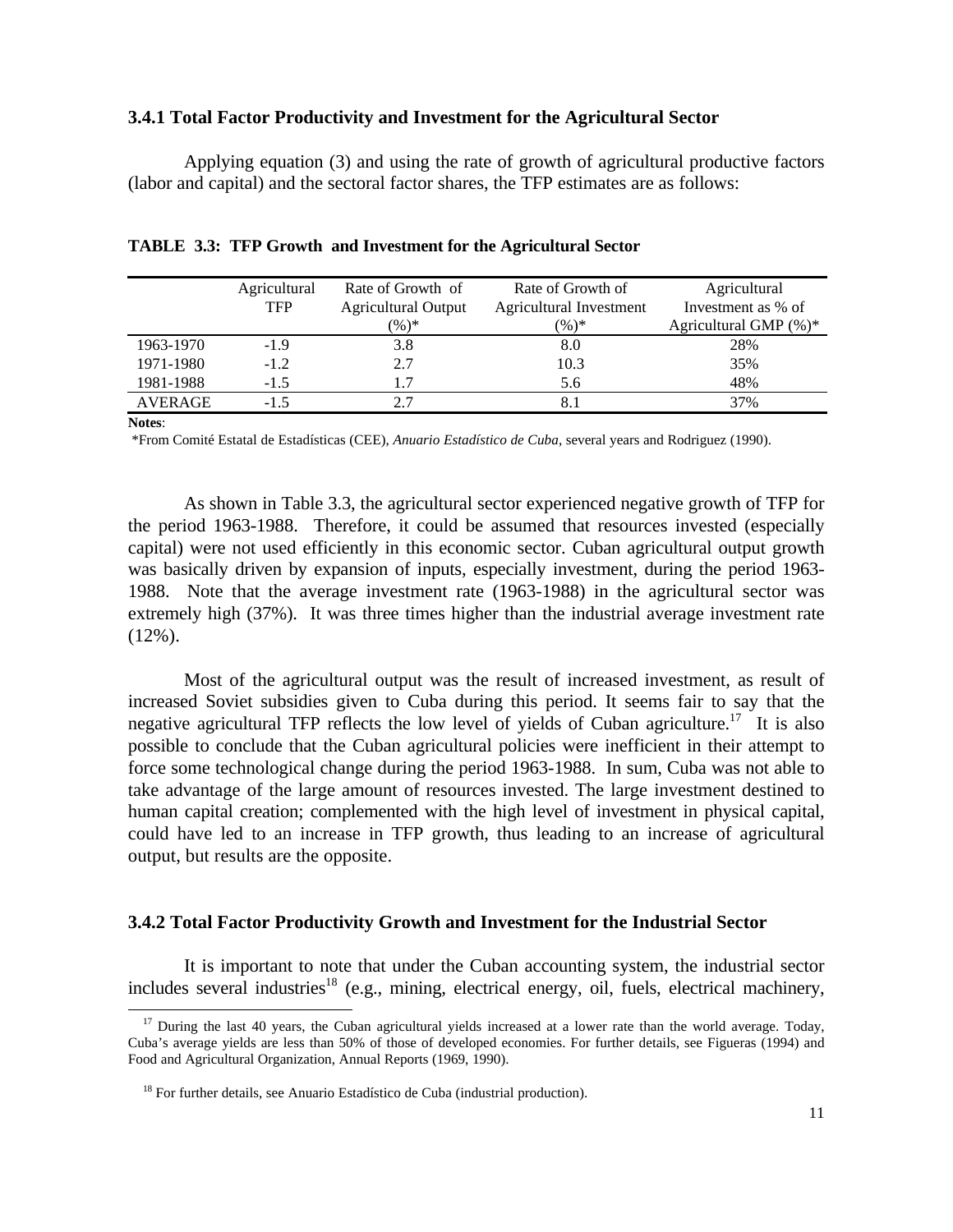chemicals, paper products, wood products, construction products, food, textiles, glass, etc.). Applying equation (3) and using the rate of growth of industrial productive factors (labor and capital), the sectoral factor shares, and the stock of capital of the industrial sector, the industrial TFP growth estimates are as follows:

|                | Industrial | Rate of Growth of | Rate of Growth of     | Industrial Investment as |
|----------------|------------|-------------------|-----------------------|--------------------------|
|                | <b>TFP</b> | Industrial Output | Industrial Investment | percentage of Industrial |
|                |            | $(\%)^*$          | $(\%)^*$              | $GMP(%)^*$               |
| 1963-1970      | 1.4        | 5.2               | 13.2                  |                          |
| 1971-1980      | 0.7        | 5.5               | 25.6                  |                          |
| 1981-1988      | $-0.4$     | 4.3               | 6.0                   | 19                       |
| <b>AVERAGE</b> | 0.6        |                   | 15.0                  |                          |

| <b>TABLE 3.4: TFP Growth Estimations for the Industrial Sector</b> |
|--------------------------------------------------------------------|
|                                                                    |

**Notes**:

\*From Comité Estatal de Estadísticas (CEE), *Anuario Estadístico de Cuba*, several years and Rodriguez (1990).

The overall industrial TFP growth achieved was moderate (0.6%) for the period of 1963-1980. The industrial sector presents negative TFP growth rate (-0.4%) for the period 1981-1988. Evidence shows that the average ratio of investment to output in the industrial sector was very low (12%) compared with the agricultural sector (37%). Industrial and agricultural TFP results from this research and investment data suggest that the right level of investment, and avoiding over-investment, could make workers more productive, thus achieving higher rates of technological change.

### **3.5 Summary of Factors Contributing to Economic Growth**

For a better understanding of Cuban economic growth and its linkage with input factors (labor and capital), the factors contributing to economic growth have been estimated. Table 3.5 shows the contributions of factors to economic growth in percentage.

**TABLE 3.5: Factors' Contributing to Aggregated and Sectoral Economic Growth**

|                |                 |         |                 |       | CONTRIBUTION OF FACTORS (as % of total economic growth) |                 |       |         |            |
|----------------|-----------------|---------|-----------------|-------|---------------------------------------------------------|-----------------|-------|---------|------------|
| <b>PERIOD</b>  | All Economy (%) |         | Agriculture (%) |       |                                                         | Industry $(\%)$ |       |         |            |
|                | Labor           | Capital | TFP             | Labor | Capital                                                 | TFP             | Labor | Capital | <b>TFP</b> |
| 1963-1970      | 25              | 53      | 22              | 30    | 120                                                     | $-50$           | 18    | 56      | 26         |
| 1971-1980      |                 | 70      | 13              | 12    | 132                                                     | -44             | 19    | 67      | 14         |
| 1981-1988      | 38              | 99      | $-37$           | 27    | 158                                                     | $-85$           | 36    | 73      | -9         |
| <b>AVERAGE</b> | 26              | 70      |                 | 23    | 33                                                      | -56             | 23    |         |            |

Previous tables show that for the agricultural sector, the average TFP growth is negative (-1.5%), and its contribution of TFP to output is negative (-56%) during the period of 1963-1988. In the industrial sector, at least the average TFP growth is positive, but it was moderate (0.6%), and its contribution to economic growth was very low (12%). In sum, the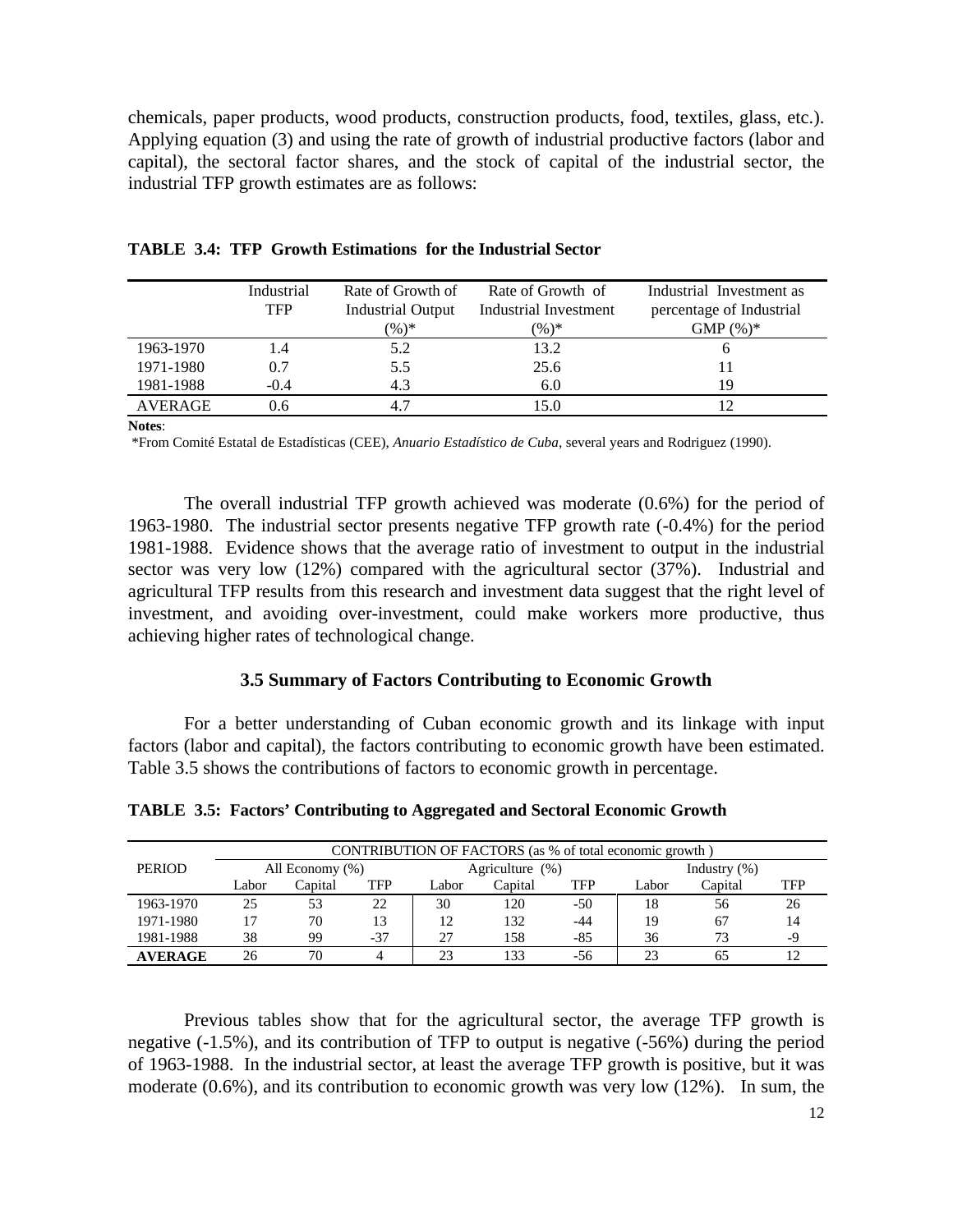Cuban governmental interventionist policy during 1975-1988 was accompanied by very low TFP performance. Previous results show that the industrial sector, which had a lower rate of investment, had the higher TFP growth and contribution to economic growth.

It seems an irony, because Cuba's industrial central planning development strategy was oriented toward getting resources from agriculture to develop an industrial base. But, reality shows that agriculture has been a big consumer of resources especially capital, without any positive result. Results shows that the creation by governments of institutional mechanisms to deal with inefficiencies may not always be an efficient way to force technological change. The Cuban decreasing TFP growth under factor accumulation is a confirmation of the low level of technical and allocative efficiency of a centrally planning system. Result from this research and other analysis of centrally planned economies confirm that the lack of allocative and technical efficiency is a common pattern of centrally planned economies as result of lack of competition and incentives.

# **4. FINDING THEORETICAL EXPLANATIONS OF CUBAN TECHNOLOGICAL CHANGE**

This section presents some possible theoretical explanations of results previously obtained. Technological change embodiments in capital and economies of scales are evaluated.

#### **4.1 Technological Change Embodiment in Capital Analysis**

-

In a case of capital embodied technical change, the depreciation rate is endogenous, because the appearance of newer technologies can eliminate rents on older assets.<sup>19</sup> In the case of Cuba, it makes sense to analyze the effect of endogenous depreciation because Cuba received a large amount of machinery and equipment from the Soviet Union, which could have created a structural transformation in the economy, especially in the industrial sector.<sup>20</sup>

The rate of depreciation used to determine the stock of capital time series for the economy as a whole (all productive sectors) was considered constant equal to 4.5%. There could exist the possibility that Cuban depreciation estimate is inappropriate for an economy which experienced structural change. A higher depreciation rate implies that the capital stock accumulates more slowly, thus higher technological change can be observed. To test the

 $19$  For examples, see Solow (1959, 1962). For a formal model of technical progress embodied in capital, see Hulten (1992).

 $20$  After the revolution, a large amount of equipment and investment was mainly destined to mechanize the agricultural sector and to create an industrial base. Investment went to the development of new industries and expansion of existing industries, such as cement, fertilizers, electrical, and mining among others. For further details, see Figueras (1994), pp. 96-111.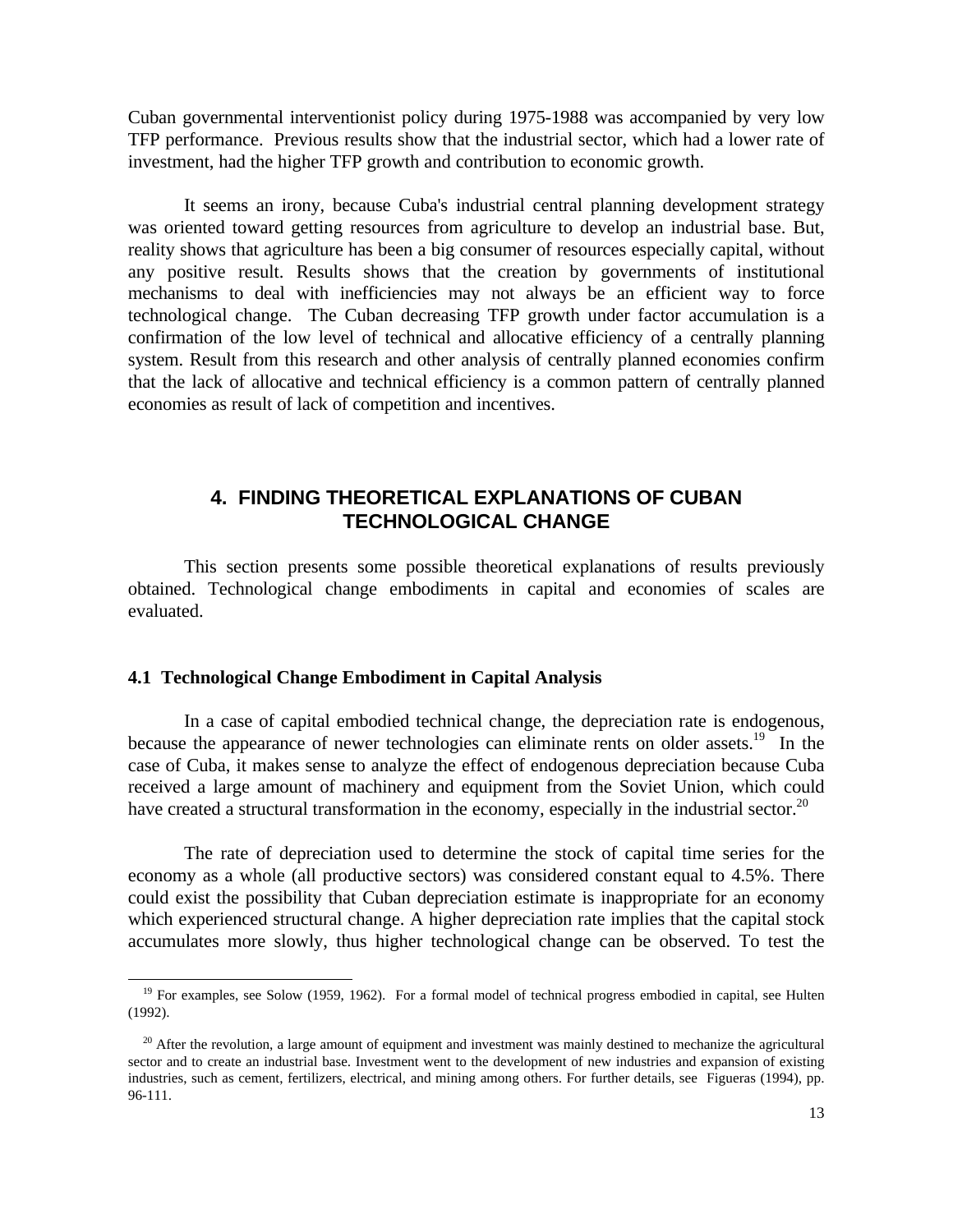effect of endogenous depreciation, TFPs were estimated using the methodology previously explained (equation 3), but using new stock of capital time series, which were constructed by increasing the depreciation rate to a level of 10%. Tables 4.1 and 4.2 show the new TFPs estimated and their contribution to economic growth.

| <b>RATE OF GROWTH OF FACTORS (%)</b> |                      |         |      |       |                    |         |                 |         |      |
|--------------------------------------|----------------------|---------|------|-------|--------------------|---------|-----------------|---------|------|
| <b>DEPRECIATION</b>                  | Whole Economy $(\%)$ |         |      |       | Agriculture $(\%)$ |         | Industry $(\%)$ |         |      |
|                                      | Labor                | Capital | TFP  | Labor | Capital            | TFP     | `.abor          | Capital | TFP  |
| Previous Results (4.5%)              |                      | 5.8     | 0.20 |       | 6.7                | $-1.50$ | 2.9             | 5.1     | 0.60 |
| Depreciation of 10%                  |                      |         | 0.58 |       | 5.8                | $-0.97$ | 29              | 3.8     | .26  |

|  | <b>TABLE 4.1: Rates of Growth of Factors for Different Depreciation Rates</b> |  |  |  |
|--|-------------------------------------------------------------------------------|--|--|--|
|--|-------------------------------------------------------------------------------|--|--|--|

| <b>TABLE 4.2: Factors Contributing to Economic Growth for Different Depreciation Rates</b> |  |  |  |  |  |
|--------------------------------------------------------------------------------------------|--|--|--|--|--|
|                                                                                            |  |  |  |  |  |

| <b>CONTRIBUTION OF FACTORS</b> (contribution as % of total economic growth) |                   |         |            |                    |         |     |                 |         |     |
|-----------------------------------------------------------------------------|-------------------|---------|------------|--------------------|---------|-----|-----------------|---------|-----|
| <b>DEPRECIATION</b>                                                         | Whole Economy (%) |         |            | Agriculture $(\%)$ |         |     | Industry $(\%)$ |         |     |
|                                                                             | Labor             | Capital | <b>TFP</b> | `.abor             | Capital | TFP | Labor           | Capital | TFP |
| Previous Results (4.5%)                                                     | 26                |         |            |                    | 133     | -56 |                 | 65      |     |
| Depreciation of 10%                                                         | 26                | 62      |            |                    | 12      | -36 |                 | 50      |     |

The result show that increasing the rate of depreciation does not change the TFP patterns much, nor the TFPs' contribution to economic growth as a whole. A higher depreciation rate has some effect in the industrial sectors, since TFP contribution to economic growth increased from 12% to 27%. It is difficult to believe that average depreciation rate could be higher than 10%. Hence, the upper bound or "best scenario" would be that Cuban technological change contributed only 12% to the total output. In sum, an endogenous rate of depreciation does not provide much explanation about the low-level TFP growth observed during the period of 1963-1988 in Cuba, especially in the agricultural sector.

### **4.2 Economies of Scale Analysis**

A Cobb-Douglas production function is used to analyze economies of scales. This analysis helps us to dispel whether the low TFP could be a result of the existence of decreasing return to scale or not.

$$
Y_t = A \cdot K_t^a \cdot L_t^b \tag{4}
$$

Applying natural log to equation (4), we obtain a linear equation equal to:

$$
\ln Y_t = \ln A + a \ln K_t + b \ln L_t + e \tag{5}
$$

Applying ordinary least square (OLS) to equation (5) and using time series data for the period 1962-1988, the results obtained are as follows: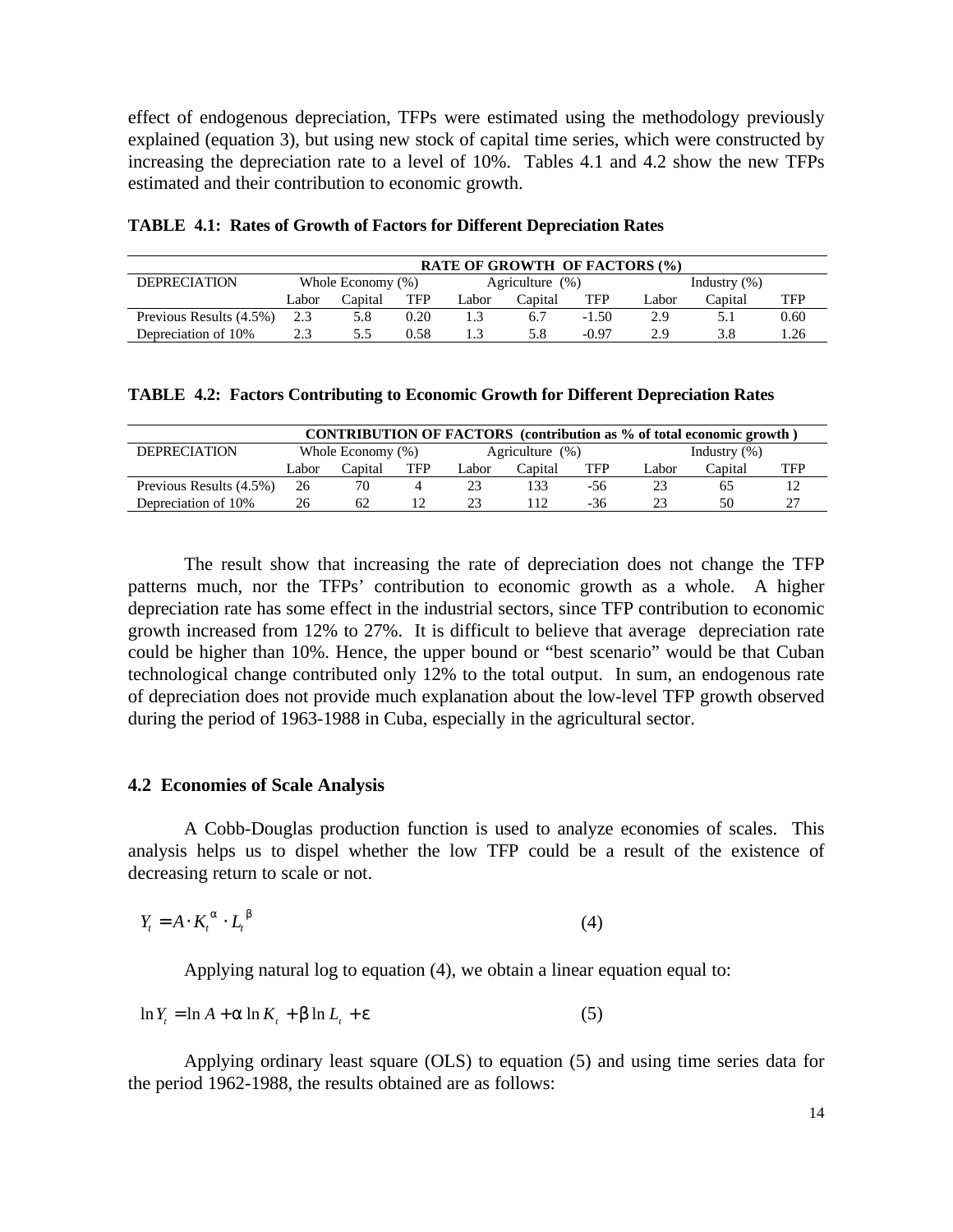|                        | Dependent Variable: Log GMP |                          |                               |  |  |  |
|------------------------|-----------------------------|--------------------------|-------------------------------|--|--|--|
|                        | Agricultural Sector         | <b>Industrial Sector</b> | <b>All Productive Sectors</b> |  |  |  |
| Ln A (constant)        | 2.814                       | $-2.640$                 | $-3.851$                      |  |  |  |
|                        | (4.03)                      | $(-1.45)$                | $(-3.28)$                     |  |  |  |
| Coefficient $\alpha$   | 0.368                       | 0.714                    | 0.528                         |  |  |  |
|                        | (13.2)                      | (3.49)                   | (18.34)                       |  |  |  |
| Coefficient $\beta$    | 0.096                       | 0.378                    | 0.536                         |  |  |  |
|                        | (1.52)                      | (1.39)                   | (4.57)                        |  |  |  |
| $R^2$                  | 0.940                       | 0.978                    | 0.969                         |  |  |  |
| Number of Observations | 27                          | 27                       | 27                            |  |  |  |

**Table 4.3: Economies of Scale Analysis--Regression Results (1962-1988)**

Note: *t*-statistics in parenthesis

The econometric estimation of equation (5) could lead to a multicollinearity problem (Boskin and Lau, 1992; Harberger 1996). The data was tested for multicollinearity problems without finding serious problems, except in the agricultural sector.<sup>21</sup> On the other hand, the null hypothesis of the existence of CRTS for the industrial sector, and the Cuban economy as a whole, would not be rejected.<sup>22</sup> Previous results show the presence of CRTS in the whole productive sectors and industrial sector.

The elasticity with respect to capital obtained econometrically for all productive sectors is 0.528, value consistent with the capital-share coefficient from the national accounts (0.53). It is important to keep in mind that in the agricultural sector, where most of the investment was allocated by interventionist governmental policies, shows decreasing return to scale. Agricultural decreasing return to scales could be explained by the clear overinvestment in this sector. Investment in this sector was 48% of GMP in the period 1981- 1988, value considerably much larger than the normally rate of investment seen for this sector. In sum, economies of scale analysis provide at best, a partial explanation for the decreasing and low TFP growth found in the agricultural sector. Economies of scale analysis do not provide any answers to the decreasing TFP found in the Cuban industrial sector and in the all-productive sectors as a whole.

 $21$  A Belsley, Kuh, and Welch (1980) test of multicollinearity was conducted. In the Cuban economy (all productive sectors) and the industrial sector, there are no multicollinearity problems at all. The only regression that presents some multicollinearity problems is the agricultural sector.

 $22$  Hypotheses is not rejected at 95% confidence level.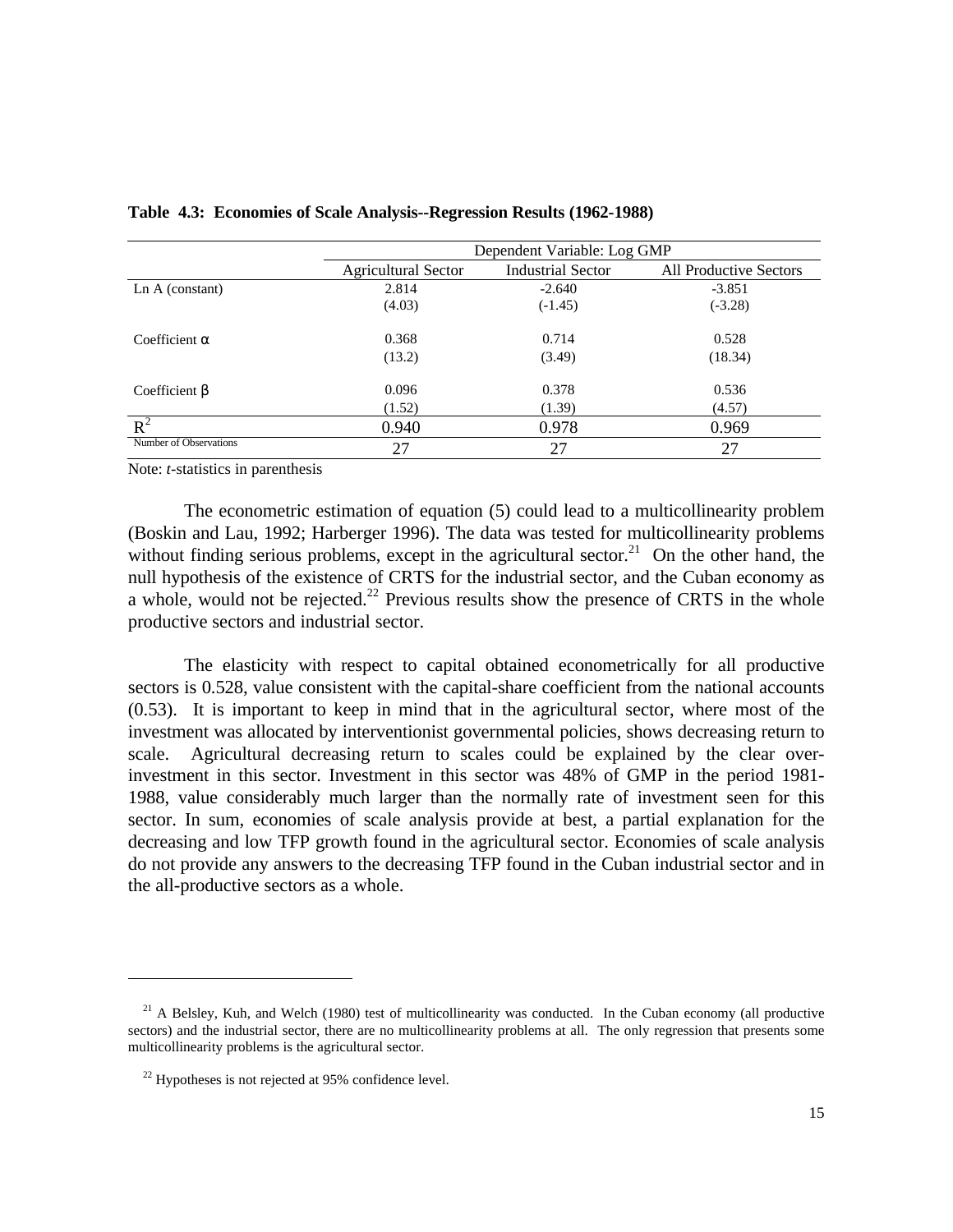# **5. INVESTMENT ENDOGENITY, TFP AND HUMAN CAPITAL IN CUBA AND SINGAPORE: implications for growth models**

### **5.1 Growth models, numbers, human capital or investment planners ?**

In this section, the implications of the results obtained in the previous section for endogenous growth models are discussed. It is important to note the results obtained in this study for Cuba are very similar to those found for Singapore (Young, 1992). Both countries experienced a considerable factor accumulation (human and physical capital) through time, especially in the last 30 years. Both, Singapore and Cuba's TFP growth is close to zero.

Cuban economy results previously obtained should help us to dispel or to complement Young's statement (Young, 1992, p.45-46) about that the early educational superiority of Hong-Kong labor combined with the higher rate of TFP provides evidence in favor of models of endogenous technical change that emphasize the supply of human capital as determining the ability of an economy to absorb new technologies (e.g. Romer, 1990). Thus Singaporean and Hong-Kong TFP results are *unfavorable toward linear growth models emphasizing on the accumulation of factor of production*. (e.g. Lucas, 1988, Romer, 1986). This is because linear growth model which emphasize the accumulation of human and physical capital, would predict that increased factors accumulation would tend to raise TFP growth. Table 5.1 and 5.2 shows Singapore and Cuba pattern of investment and TFP over time.

|                | % of Labor<br>Force with | Investment as<br>share of | Rate of<br>Investment | Capital Share<br>of | <b>Factor Contribution to Growth</b> |         |            |  |
|----------------|--------------------------|---------------------------|-----------------------|---------------------|--------------------------------------|---------|------------|--|
| <b>PERIOD</b>  | Higher<br>Education      | output                    | Growth<br>(% )        | <b>Total Output</b> | Labor                                | Capital | <b>TFP</b> |  |
| 1961-1965      | 1.8                      | 0.15                      |                       |                     |                                      |         |            |  |
| 1966-1970      | 3.6                      | 0.24                      | 60.0 %                | 0.562               | 0.14                                 | 0.64    | 0.23       |  |
| 1971-1975      | 4.6                      | 0.35                      | 46.0 %                | 0.553               | 0.31                                 | 1.05    | $-0.36$    |  |
| 1976-1980      | 6.0                      | 0.34                      | $-2.9%$               | 0.548               | 0.32                                 | 0.63    | 0.05       |  |
| 1981-1985      | N.A.                     | 0.39                      | 14.7 %                | 0.491               | 0.42                                 | 0.78    | $-0.20$    |  |
| <b>AVERAGE</b> |                          | 0.29                      |                       | 0.538               | 0.30                                 | 0.77    | $-0.07$    |  |

**Source:** Young (1992) and author's estimations.

#### **TABLE 5.2: Cuban Patterns of Investment and Factor Contribution to Growth**

|                | % of Labor<br>Force with | Investment as<br>share of output | Rate of<br>Investment | Capital Share<br>of | Factor Contribution to Growth<br>for all productive sectors |         |            |
|----------------|--------------------------|----------------------------------|-----------------------|---------------------|-------------------------------------------------------------|---------|------------|
| <b>PERIOD</b>  | Higher                   | (I/GMP)                          | Growth                | <b>Total Output</b> |                                                             |         |            |
|                | Education                |                                  | $(\%)$                |                     | Labor                                                       | Capital | <b>TFP</b> |
| 1963-1970      | 1.5                      | 0.16                             |                       | 0.52                | 0.25                                                        | 0.53    | 0.22       |
| 1971-1980      | 3.1                      | 0.23                             | 43.8%                 | 0.53                | 0.17                                                        | 0.70    | 0.13       |
| 1981-1988      | 6.0                      | 0.30                             | 35.0 %                | 0.52                | 0.38                                                        | 0.99    | $-0.37$    |
| <b>AVERAGE</b> |                          | 0.23                             |                       | 0.53                | 0.26                                                        | 0.70    | 0.04       |

**Source:** Author's estimations.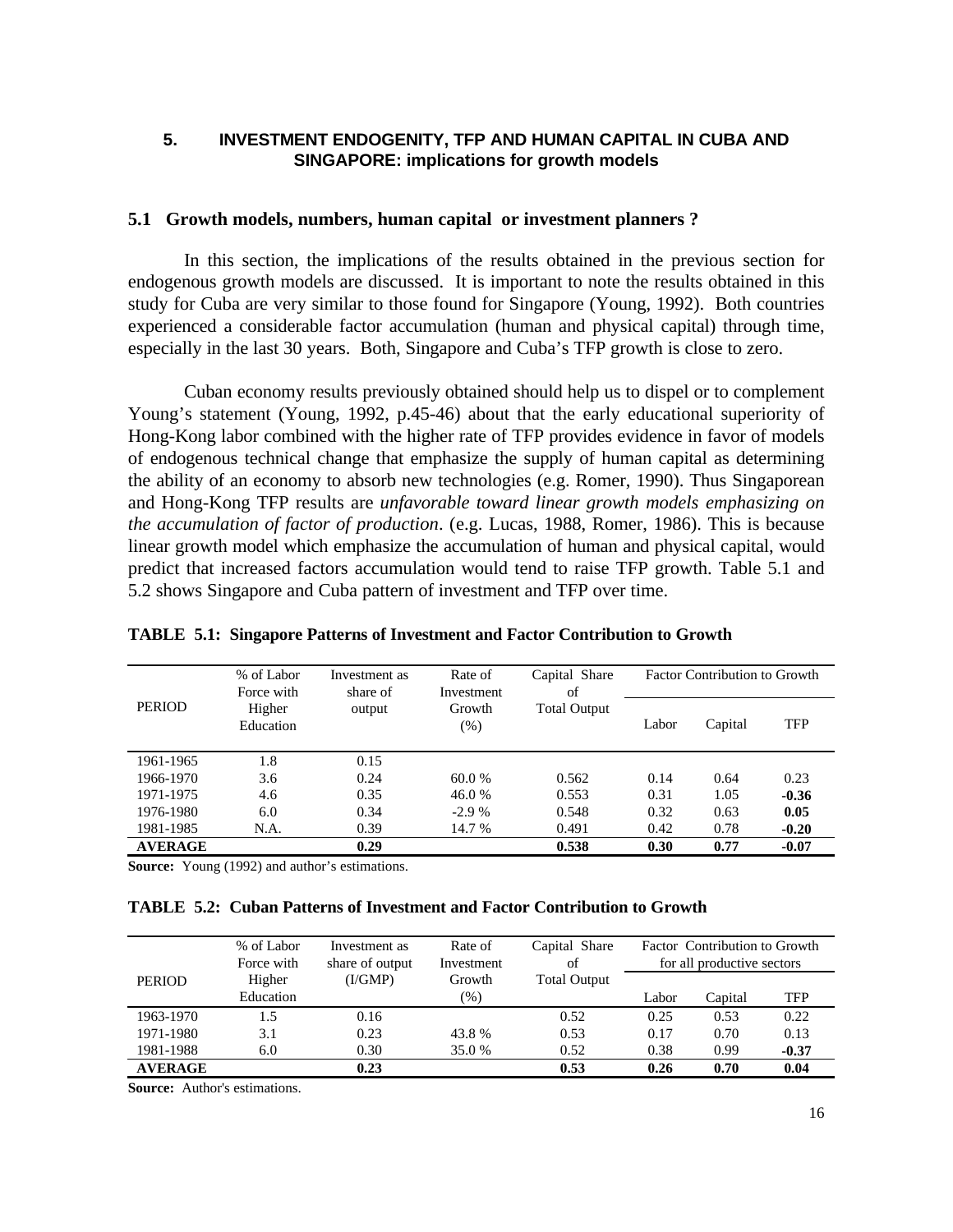There are some clear similarities between the Cuban and Singaporean economy, among those: (1) both countries increased their rate of investment from about 15% of output to over 30% in a period of 20 years; (2) both countries showed a very high average capital share of total output (around 52%); (3) both countries showed decreasing TFP over time and it was at the same time that investment and human capital was increasing; (4) both economies experienced zero or negative technological change (TFP) when the level investment was over 25% as share of output; (5) in both economies, the labor contribution to economic growth was about 30% and the capital contribution to economic growth is around 70%; (6) both countries presented very interventionist governments; thus, both countries attempted to industrialize their country by the creation of state companies;<sup>23</sup> (7) in both economies the rate of investment growth during the 60s and 70s is very high by any standard; (8) in both economies the proportion of the labor force with higher education is very low,  $24$  especially when the investment is increased during the 70s.

There are some crucial differences between these two economies that can be summarized as; (1) Singapore grew a much faster rate than Cuba during the period 1962- 1989. For the period 1962-1988, in Singapore, the average GDP per-capita growth was 6.1%, whereas in Cuba was only 3.2%; (2) Cuba and Singapore present interventionist economies, but there is no doubt that the Singaporean government was much less interventionist than the Cuban.

Here, the crucial issue to be analyze is whether there is any problem with linear endogenous models that emphasize on factor accumulation or it these two economies could be considered as exceptions because of their high level of forced investment as result of interventionist government in the presence of a low initial level of human capital? Anyone after looking Cuba's and Singapore's aggregated results presented, could be tempted to argue that linear endogenous growth models are not a useful tool for explaining the growth in general. But, the empirical evidence presented in Tables 5.1 and 5.2 suggest that possibly a low TFP under factor accumulation could arise from a poor investment planning policy. In the case of Cuba and Singapore it seems unreasonable to force investment to rates over 30%, without having organizations, institutions, and especially human capital to allocate such high level of investment efficiently. Obviously, an over-investment condition can led to decreasing marginal product that could be reflected as a decreasing TFP growth.

It is clear that there is in over-investment situation in the Cuban agricultural, hence, decreasing TFP could be the result of poor investment allocation. The Cuban agricultural sector seems to reflect the Singapore case, since there were diminishing return to capital and negative TFP as result of an artificially forced over-investment situation. On the other hand,

 $23$  For further details about Singapore interventionist economic policies and public enterprises, see Young (1992).

 $24$  Today, in most developed countries the proportion of the labor force with higher education varies between 30 to 50% (e.g. in the USA is 46%). In developing countries this proportion varies between 1% and 20% (e.g. Indonesia: 2.3%, Thailand: 5.5%, Panama 7%, Chile: 9%, Argentina: 10%).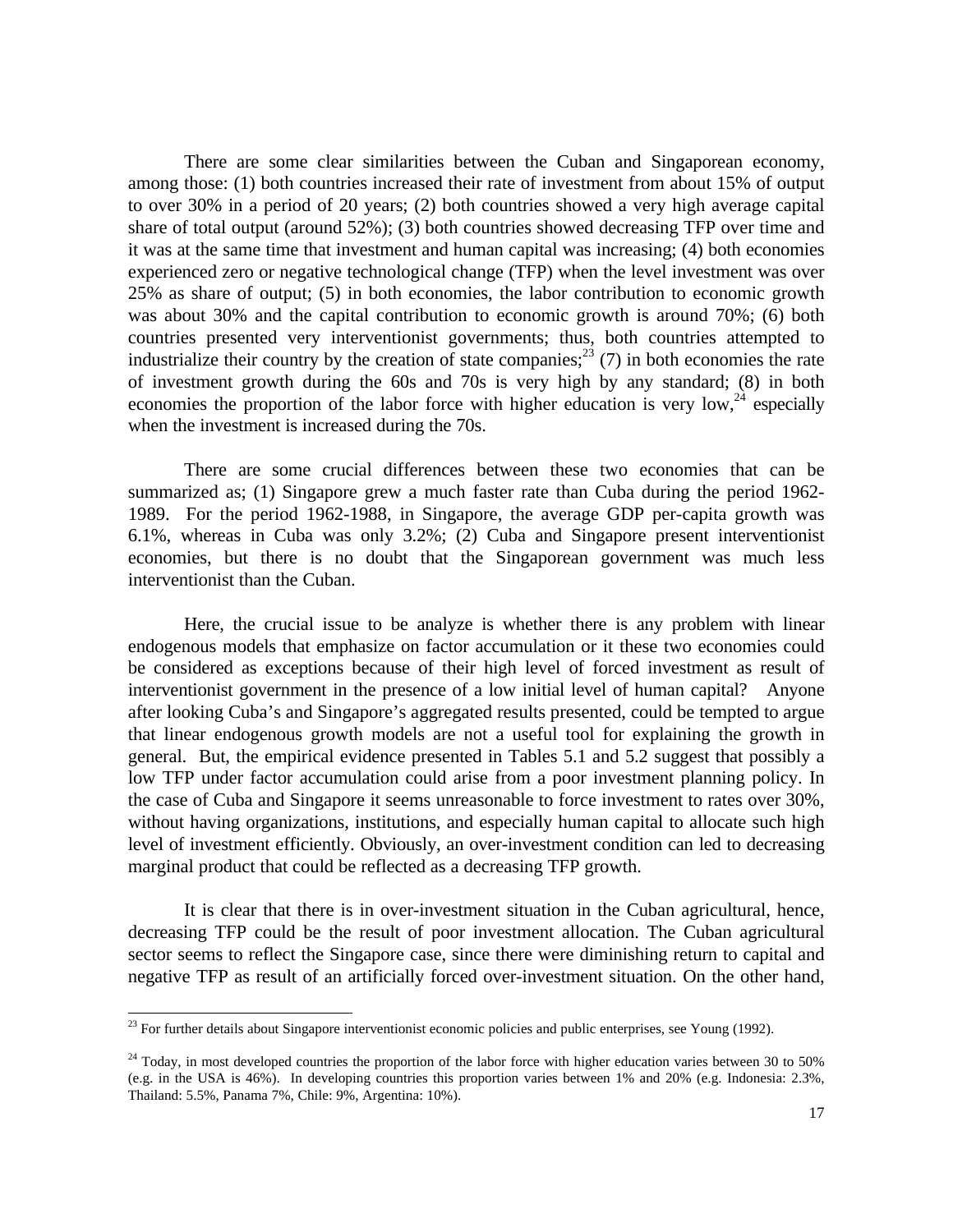the Cuban industrial sector presents a positive TFP growth under a normal level of investment. This seems to reflect that the investment-human capital proportion was adequate. Thus, the industrial positive TFP can be interpret as a more efficient allocation of capital as result that less exogenity of capital investment and the right combination of capital and human capital. Therefore, the Cuban industrial sector seems to reflect a situation like Hong-Kong, which presented positive TFP under a reasonable level of investment (20%).

Assume, that in a country with an interventionist government, where there is a lack of human capital, technical capacity, and efficient institutions, the rate of investment is increased exogenously from a level of 15% to 30% in a very short period of time (10 to 15 years). It would be very likely that the TFP results would be very similar to those found in Cuba and Singapore. It seems that these types of specific cases or bad interventionist investment planning could lead to negative TFP and not be easily explained with linear endogenous growth models.

#### **5.2 Cuban Investment Endogenity Analysis and Linear Growth Models**

This section follows closely, the methodology that Young (1992) applied in his study to Singapore and Hong-Kong, with the purpose of analyzing Cuban results in the same context than Young's results. Table 5.3 presents time series regressions at aggregated and sectoral levels of log output per worker on a constant and the natural log of capital per worker.<sup>25</sup>

| <b>COUNTRY</b>           | <b>Coefficient</b><br>(B) | <b>Standard Error</b> | Grade        | R <sub>2</sub> | <b>Capital share</b><br>coefficient |
|--------------------------|---------------------------|-----------------------|--------------|----------------|-------------------------------------|
| Hong-Kong                | 0.81                      | 0.035                 | B            |                | $0.42*$                             |
| <b>Netherlands</b>       | 0.63                      | 0.018                 | $\mathsf{A}$ |                |                                     |
| Japan                    | 0.58                      | 0.010                 | A            |                |                                     |
| Taiwan                   | 0.57                      | 0.012                 | D            |                |                                     |
| Cuba (62-88)             | 0.56                      | 0.050                 |              | 0.83           | 0.53                                |
| China                    | 0.53                      | 0.050                 | D            |                |                                     |
| Korea                    | 0.50                      | 0.017                 | B            |                |                                     |
| Yugoslavia               | 0.50                      | 0.044                 | B            |                |                                     |
| <b>Singapore</b>         | 0.39                      | 0.035                 | C            |                | $0.49*$                             |
| Chile                    | 0.36                      | 0.087                 | $\mathsf{C}$ |                |                                     |
| Costa Rica               | 0.36                      | 0.040                 | C            |                |                                     |
| Cuba Industry (62-88)    | 0.92                      | 0.110                 |              | 0.74           | 0.61                                |
| Cuba Agriculture (62-88) | 0.28                      | 0.062                 |              | 0.44           | 0.52                                |

#### **TABLE 5.3: Regression of Ln (Y/L) on Ln (K/L)**

**Notes:** Coefficient B refers to the linear regression: Ln  $(Y/L) = C + B^*Ln (K/L)$ . Grades refer to the Summers and Heston quality rating. \*Value from the mid-1980s (Young, 1992, p.36). **Source:** Young (1992, pp. 48-49), and Cuban estimations from the author.

 $25$  Cuban results were obtained using the author's database.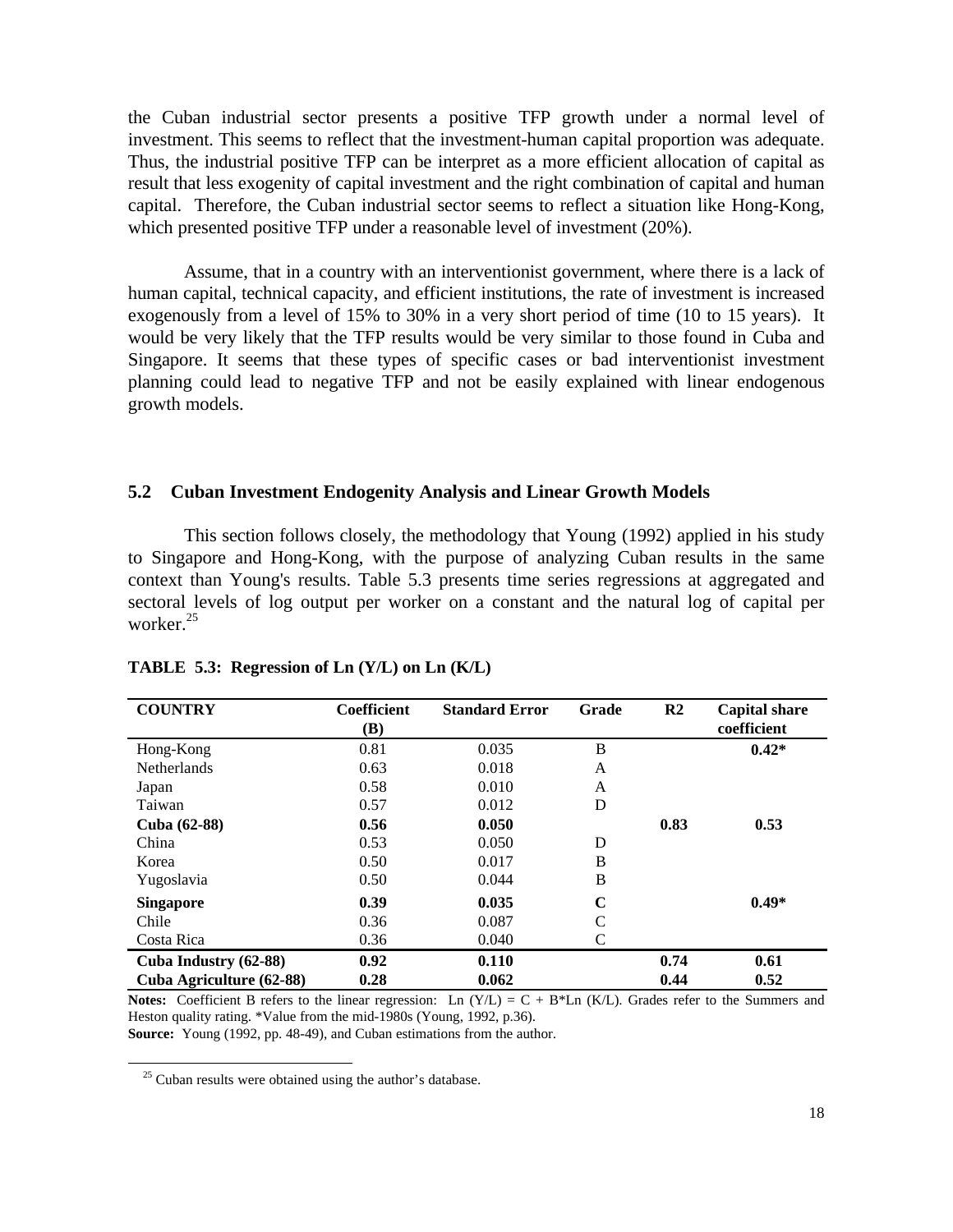As Young (1992, p. 47) notes, the large coefficient on capital (coefficient B) well in excess of capital share, can represent strong evidence in favor of linear growth models. However, if one believes in a concave neoclassical production function, then the large coefficient in the regression (coefficient B) could represent its correlation with the error term of the TFP, therefore, in that case investment is considered endogenous. *Young argues that results from Singapore suggest that of the constancy of the capital-output ratio and the large coefficient on capital in cross-national and country specific regressions are due to the endogenous response to capital accumulation to technical change, within the context of an otherwise concave production function.* Then, based on the empirical results, he concludes that simple linear endogenous growth model is not a useful means of thinking about the growth process (Young, 1992, p. 50 and p.60). The Cuban economy is the only one in the world that we can confidently assert that the capital stock increased exogenously,<sup>26</sup> hence, Cuba is the perfect case to be used to validate Young assumption.

Results show that the Cuban agricultural sector presents a lower coefficient (0.28) than the capital-output coefficient (0.52). The low coefficient of Cuba's agricultural sector is comparable to Singapore situation. On the other hand, the high coefficient of Cuba's industrial sector  $(0.92)$ , which is much larger than the capital-output coefficient  $(0.61)$ , is evidence in favor of linear models. Cuba's industrial TFP and factor accumulation, as well as the coefficient from Table 5.3, reflects the situation of Hong-Kong.

The industrial sector, capital stock could have increased more endogenously than the agricultural sector. In that case, Cuban interventionist policies should be lower in this sector compared with the agricultural sector. A lower level of investment in the industrial sector could be interpreted as less interventionist policies, therefore, investment in this sector could be considered endogenously. Thus, under a less interventionist policies, which did not led to an overinvestment situation, the industrial sector was able to achieve positive TFP growth. This suggests that in the industrial sector, the more endogenous investment was more efficiently allocated than the exogenous agricultural investment. The industrial coefficient from Table 5.3 is evidence in favor of linear models. The result for Cuba, as a whole, makes even more difficult to draw some final conclusions regarding linear growth models, since the coefficient on capital (0.56) is very close to the capital-share coefficient (0.53). *In sum, the industrial and agricultural sector results seem to suggest that linear models could explain level of endogenity of capital accumulation across sectoral levels within the country context.*

Looking at Young's results and from the present study results, the question that should be addressed is: Does the Cuban aggregated and sectoral results support Young's conclusions about linear growth models? Some feasible explanation from this study and Young (1992) research is that the use of "linear growth models" is not a very good tool for explaining growth in economies with a very high rate of investment forced by interventionist

 $26$  Exogenity refers that capital stock is increased by governmental interventionist policies. There is no doubt about the Cuban investment exogenity, since Young (1992) argues that in Singapore with a less interventionist government policies than Cuba, the capital stock can be considered exogenously (Young, 1992, p. 49).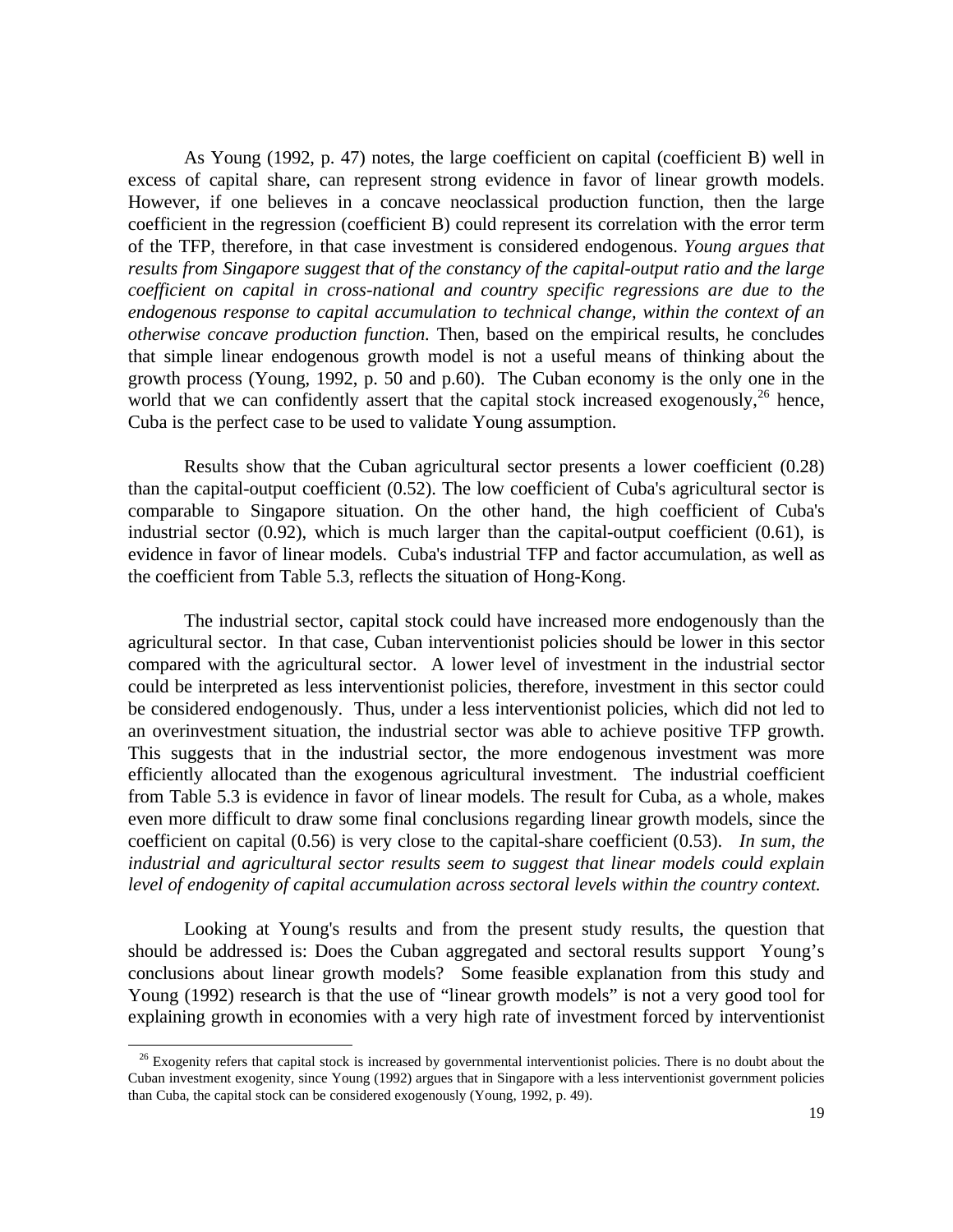policies under a low level of human capital. Therefore, maybe linear models should be limited to non-interventionist economies, and where investment is not force by governmental interventionist policies. However, results from this research seem to suggest that linear models can provide some insight at sectoral levels regarding the level of endogenity investment within a country. Obviously, much more empirical research is needed to support this point.

# **7. CONCLUSIONS**

TFP analysis results show that Cuba's growth during 1963-1988 was almost entirely the result of capital accumulation rather than productivity gains. Decreasing TFP growth through the 1970s and 1980s, with increasing amount of subsidies received from Soviet Union during the same period, suggest that Soviet dependency and lack of competition created inefficiency in Cuba.

Conclusions from the analysis of Cuban TFP could be summarized as follows: (1) the results show that increasing the rate of depreciation does not change the TFP patterns much or TFPs' contribution to economic growth as a whole. In sum, an endogenous rate of depreciation or technological change embodiment in capital does not provide explanation about the low-level TFP growth during the period of 1963-1988 in Cuba; (2) The agricultural sector where most of the investment was allocated shows decreasing return to scale. Diminishing return could be explained by the over-investment in this sector, which was forced by poor investment planning policies. Therefore, economies of scale analysis provide at best, a partial explanation for the decreasing and low TFP growth found in the agricultural sector. Economies of scale analysis does not provide answers to the decreasing TFP found in the Cuban industrial sector and in the all productive sectors as a whole.

Results indicate that theoretical endogenous growth models, especially those that emphasize in factor accumulation, could not easily explain Cuba's economic performance. In Cuba's case, an increase of capital stock and human capital occurred at the same time as a decrease in the rate of technological change. Cuba's unique case could be partially explained by several factors, among the main one is the extreme inefficiency of the centrally planned investment policy in allocating resources (especially in human capital creation), which led to an overinvestment and the lack of competition. The over-investment situation in the agricultural sector led to decreasing returns to scale and negative TFP.

From this research, it appears that the use of linear growth for explaining the process of economic growth under an exogenous investment may be limited. Hence, in cases where there is over-investment, such as the Cuban and Singapore cases, linear growth model may not be an appropriate tool to explain the process of economic growth. TFP, human capital and investment evidence from Cuba and Singapore, suggest that there is an optimal combination of investment to human capital that maximizes technological change. The optimal level should be directly related to the country's technical capacity (infrastructure,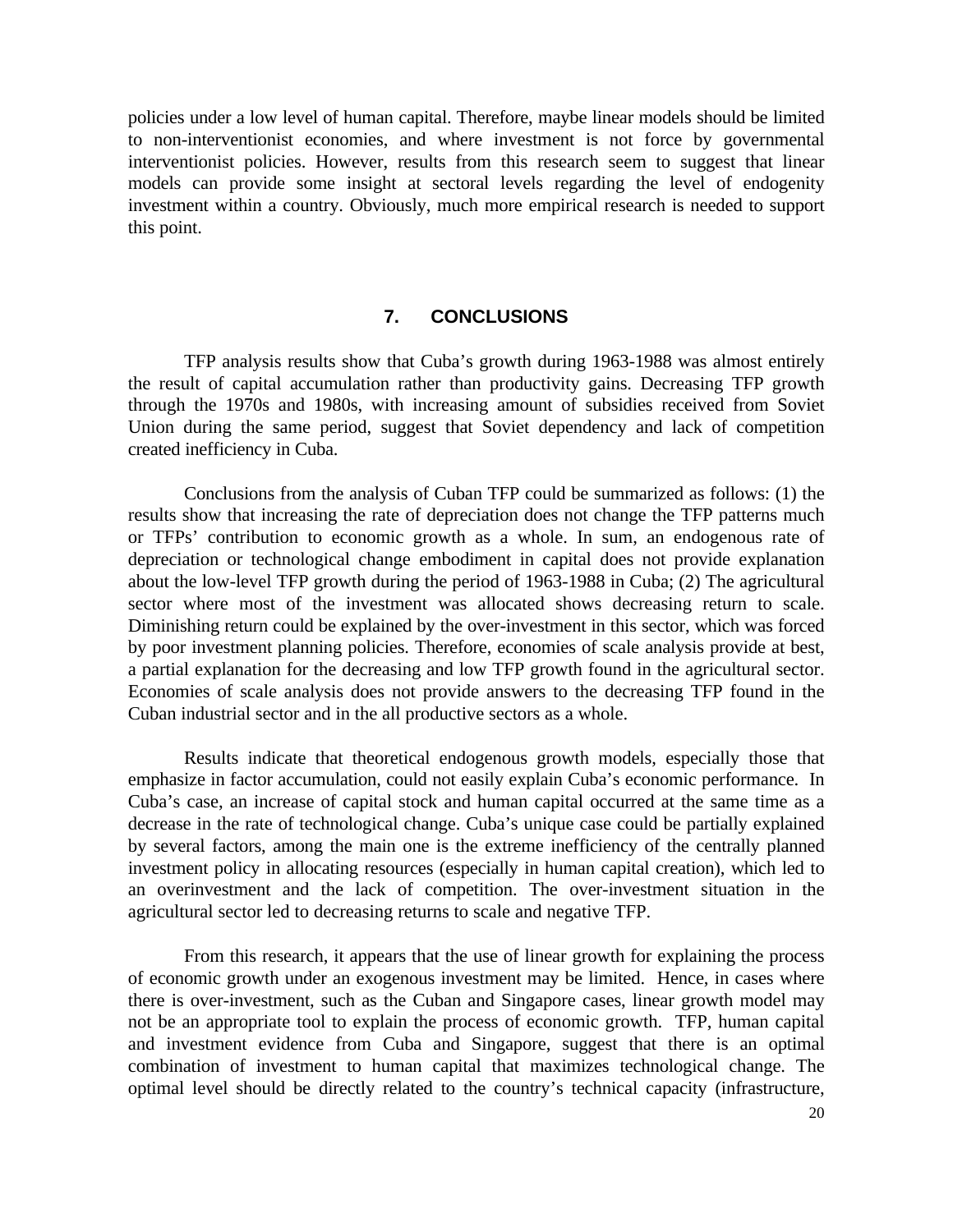level of technology, research capacity, etc.), human capital, the efficiency of its institutions and markets. Investment over the optimal level leads to inefficiency in investment allocation, and to a reduction in the rate of technological change.

One important conclusion resulting from this work is that under a centrally planning resource allocation system (as the Cuban case), more investment does not lead to an increase in capital efficiency factor, and it could actually lead to diminishing return to scale. Thus, under an over-investment condition, such as the Cuban case, linear growth models should be used with caution, since it may not be an appropriate tool for explaining the process of economic growth. In addition, sectoral results imply that linear growth models can provide some insight at sectoral levels regarding different levels of endogenity investment within the country. Further studies of economies with high rate of investment, and contrasting similar patterns and institutions could help our understanding of the role of overinvestment, human capital accumulation, and economic growth, under interventionist policies and the applicability of linear growth models.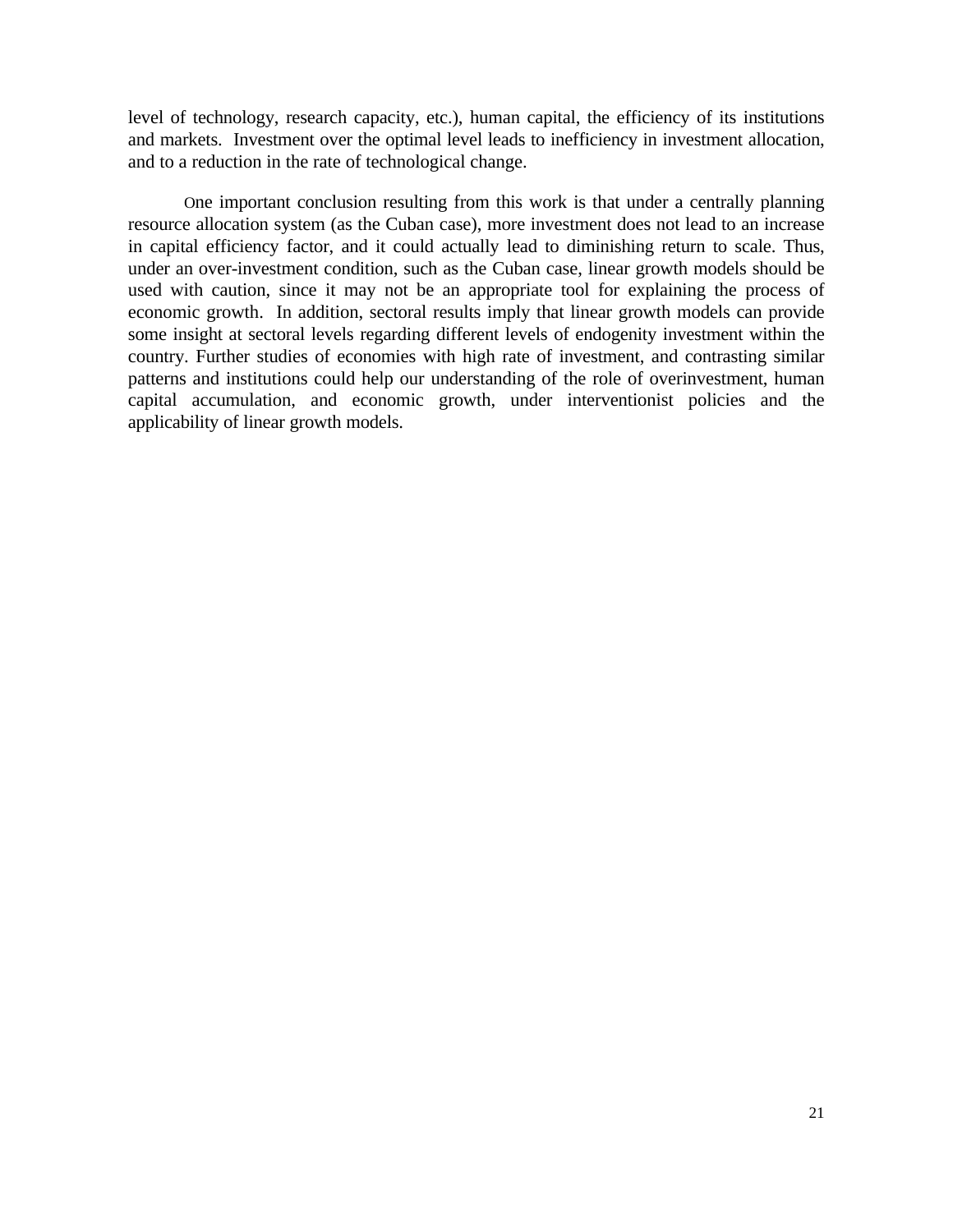#### **REFERENCES**

- Amann, R., J. Cooper and R Davies. *The Technological Level of Soviet Industry*. New Haven: Yale University Press, 1978.
- Barro, Robert, "Economic Growth in a Cross Section of Countries," *Quarterly Journal of Economics,* 407- 444, 1991.
- Barro, R., and Xavier Sala-i-Martin. *Economic Growth.* New York: McGraw Hill Press, 1995.
- Becker, Gary. *Human Capital: A Theoretical and Empirical Analysis With Special Reference to Education.* NBER: The University of Chicago Press, 1963.
- Belsley, D.A., E. Kuh, and R.E. Welsch. *Regression Diagnostics: Identifying Influential Data and Sources of Collinearity*. New York: Willey Press, 1980.
- Bergson, A. *Planing and Production Under Soviet Socialism.* Pittsburgh: Carnegie Mellon University, 1968.
- Bergson, A. "Technological Progress," in *The Soviet Union Toward 2000*, eds. A. Bergson and H. Levine. New York: Columbia University Press, 1983.
- Boskin, B., and Lawrence Lau. "Capital, Technology and Economic Growth," in *Technology and the Wealth of the Nations,* eds. Ralph Landau, Nathan Rosemberg and David Mowery. Stanford: Stanford University Press, 1992.
- Brundenius, Claes. Revolutionary Cuba: The Challenge of Economic Growth with Equity. Boulder: Westview Press, 1984.
- Central Intelligence Agency (CIA), Directorate of Intelligence. *The Cuban Economy: A Statistical Review*. Washington D.C., 1984, 1989.
- Comité Estadístico Estatal (CEE), Anuario Estadístico de Cuba, several years
- Denison, E. *Trends in American Economic Growth*, *1929-1982.* Washington, D.C.: Brookings Institution Press, 1985.
- Figueras, Miguel. *Aspectos Estructurales de la Economía Cubana*. Editorial de Ciencias Sociales, La Habana, Cuba, 1994.
- Food and Agricultural Organization, Annual Reports, Geneva, 1969, 1990.
- Harberger, Arnold. "Reflections on Economic Growth in Asia and the Pacific," manuscript, UCLA, August 1996.
- Harberger, Arnold. "A Vision of the Growth Process," *American Economic Review*, Vol 88, No 1, pp. 1-31, March 1998.
- Hulten, Charles, "Growth Accounting When Technical Progress is Embodied in Capital." *The American Economic Review*, Vol 82, No 4, pp. 964-980, 1992.
- Jimenez, Georgina. *Hablemos de Educación, Recopilación de Artículos, Comentarios y Reportajes sobre Educación*. La Habana: Editorial Pueblo y Educación, 1985.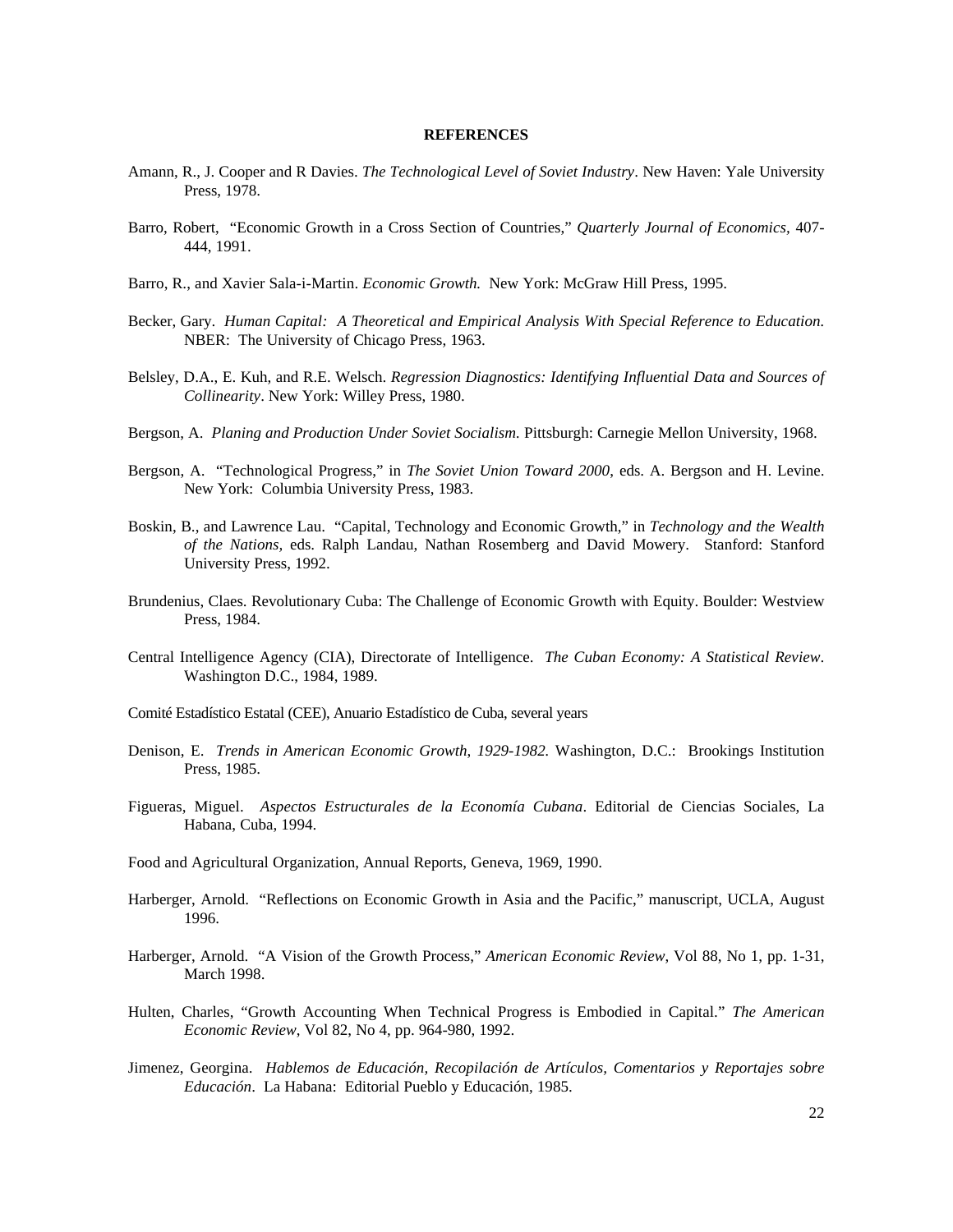- Jones, Larry E., and Rodolfo Manuelli. "A Convex Model of Equilibrium Growth," *Journal of Political Economy,* 98, 1008-1038, 1990.
- Jorgenson, Dale, Frank M. Gollop, and Barbara M. Fraumeni. *Productivity and U.S. Economic Growth.* Cambridge: Harvard University Press, 1987.
- Kim, J.I., and Lawrence Lau. "Economic Growth of the East Asian Newly Industrializing Countries," *Journal of the Japanese and International Economics*, 235-271, 1994.
- Krugman, Paul. "The Myth of Asia's Miracle," *Foreign Affairs*, Nov/Dec, pp. 62-78, 1994.
- Landau Ralph, Natham Rosemberg, and David Mowery. *Technology and the Wealth of the Nations.* Stanford University Press, 1992.
- Madrid-Aris, Manuel. *Economic Policies, Human Capital, Growth and Technological Change in a Centrally Planned Economy: Evidence from Cuba*. M.A. Thesis, University of Southern California, 1997.a
- Madrid-Aris, Manuel, "Growth and Technological Change in Cuba," in *Cuba in Transition*, Volume 7, published by the Association for the Study of the Cuban Economy, Washington D.C., 1997.b
- Madrid-Aris, Manuel, "Education Contribution to Economic Growth," in *Cuba in Transition*, Volume 10, published by the Association for the Study of the Cuban Economy, Washington D.C., 2000.
- Mesa-Lago, Carmelo. *The Economy of Socialist Cuba: A Two Decade Appraisal.* Albuquerque: University of New Mexico Press, 1981.
- Mesa-Lago, Carmelo y Jorge Perez-Lopez, "A Study of Cuba's Material Product System, its Conversion to the System of National Accounts, and Estimation of GDP per Capita and Growth Rates," *World Bank Staff Working Papers*, Number 770, 1985.
- Nelson, R.R., "Research on Productivity Growth and Differences," *Journal of Economic Literature*, no 19, pp. 1029-1064, 1981.
- Nishimizu, M. and S. Robinson. "Trade Policies and Productivity Change in Semi-Industrialized Countries," *Journal of Development Economics*, 16, 177-206, 1984.
- Ofer, Gur, "Soviet Economic Growth: 1928-1985" *Journal of Economic Literature*, Vol 25, Issue 4, pp. 1767- 1833, December 1987.
- Perez-Lopez, Jorge. *Measuring Cuban Economic Performance*. Austin: University of Texas Press, 1987.
- Poznanski, K. "The Environment for Technological Change in Centrally Planned Economies," *World Bank Staff Working Papers,* #718, Washington D.C., 1985.
- Rodriguez, Jose Luis, "Agricultural Policy and Development in Cuba," *World Development*, Vol 15, No 1, pp. 23-39, 1987.
- Rodriguez, Jose Luis. *Estrategia del Desarrollo Económico en Cuba*. Editorial de Ciencias Sociales, Habana, Cuba, 1990.
- Rodriguez, Jose Luis. "Cuba en la Economía Internacional: Nuevos Mercados y Desafios de los Años Noventa," in *Estudios Internacionales*, Universidad de Chile, #103, Julio-Septiembre 1993.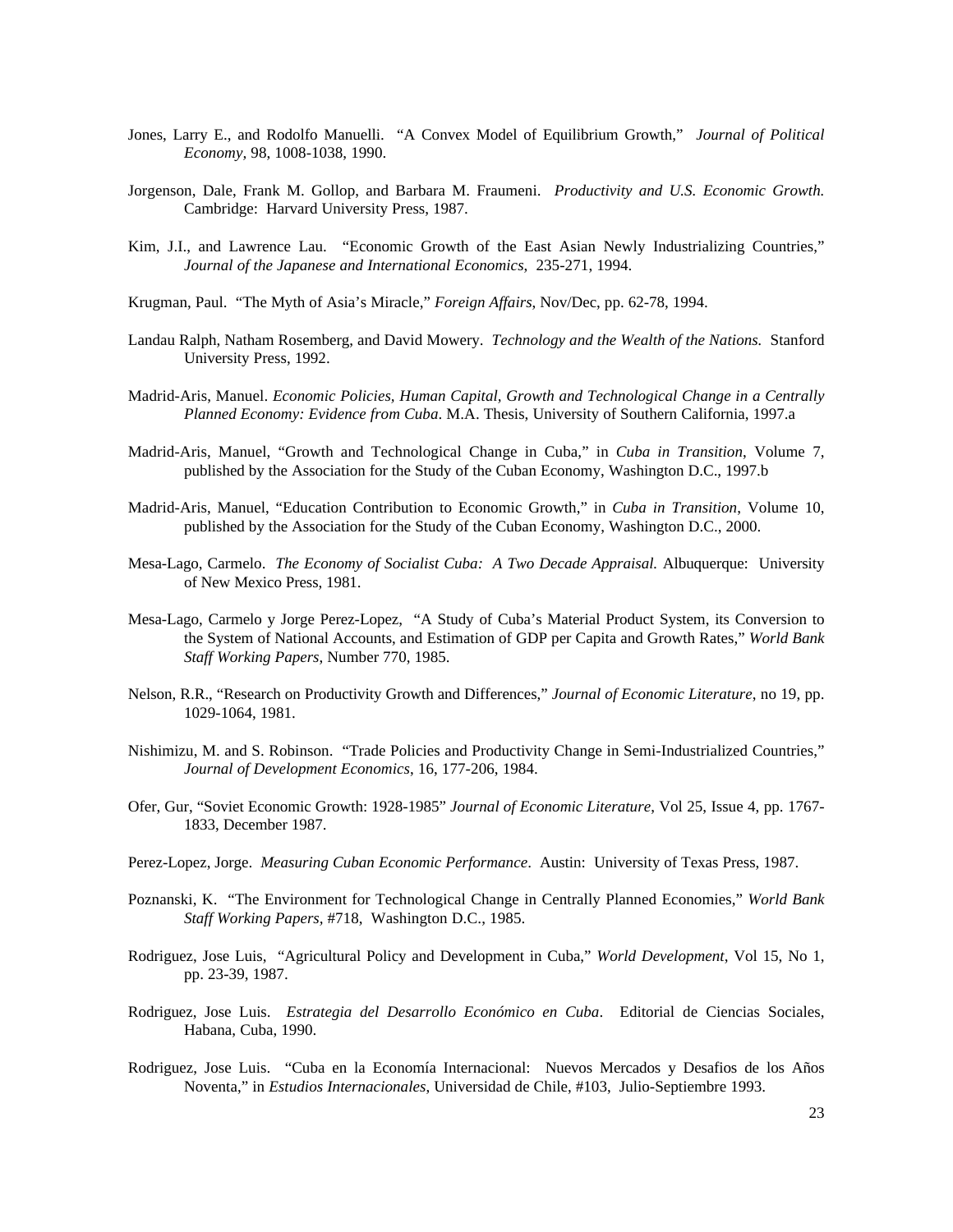- Romer, Paul. "Increasing Returns and Long-Run Growth," *Journal of Political Economy*, 94, pp.1002-1037, 1986.
- Romer, Paul. "Human Capital and Growth: Theory and Evidence," *NBER Working Paper #3173*, 1989.
- Romer, Paul. "Endogenous Technical Change," *Journal of Political Economy,* 98, S71-S102, 1990.
- Sala-i-Martin, "Lecture Notes on Economic Growth (I): Introduction to the Literature and Neoclassical Models," *NBER*, Working Paper #3563, December, 1990.
- Solimano, Andres. *Road Maps to Prosperity: Essays on Growth and Development.* Michigan: The University of Michigan Press, 1996.
- Solow, Robert. "A Contribution to the Theory of Economic Growth," *Quarterly Journal of Economics*, 70, 65-94, 1956.
- Solow, Robert. "Technical Change and the Aggregate Production Function," *Review of Economic and Statistics*, 39, 312-320, 1957.
- Solow, Robert. "Investment and Technical Progress." In *Mathematical Methods in the Social Sciences*. Edited by Kenneth J. Arrow, Samuel Karbin and Patrick Suppes. Stanford University Press, 1959.
- Summers, Lawrence, and Branford J. De Long. "Equipment Investment and Economic Growth," *The Quarterly Journal of Economics*, 445-501, 1992
- Teitel, S. and L. Westphal. "Editors' Introduction," *Journal of Development Economics*, 16, 1-11, 1984.
- Torres, Leonardo, "Concentration Patterns of the Contribution of TFP to Output Growth: Evidence from the Mexican Manufacturing Sector." Paper presented at the Western Economic Association, 1997.
- World Bank. *World Development Report*. Oxford University Press, 1990
- Young, Alwyn. "A Tale of Two Cities: Factor Accumulation and Technical Change in Hong Kong and Singapore," in *NBER Macroeconomics Annual*, Cambridge MA: MIT Press, pp. 13-63, 1992.
- Young, Alwyn. "The Tyranny of Numbers: Confronting the Statistical Realities of the East Asian Growth Experience," *Quarterly Journal of Economics*, 641-680, 1994.
- Zimbalist, Andrew. "Cuban Industrial Growth, 1965-1984," *World Development*, Vol 15, No 1, 83-93, 1987b.
- Zimbalist, Andrew and Susan Eckstein. "Patterns of Cuban Development: The First Twenty-Five Years," *World Development*, Vol 15, No 1, pp. 5-22, 1987.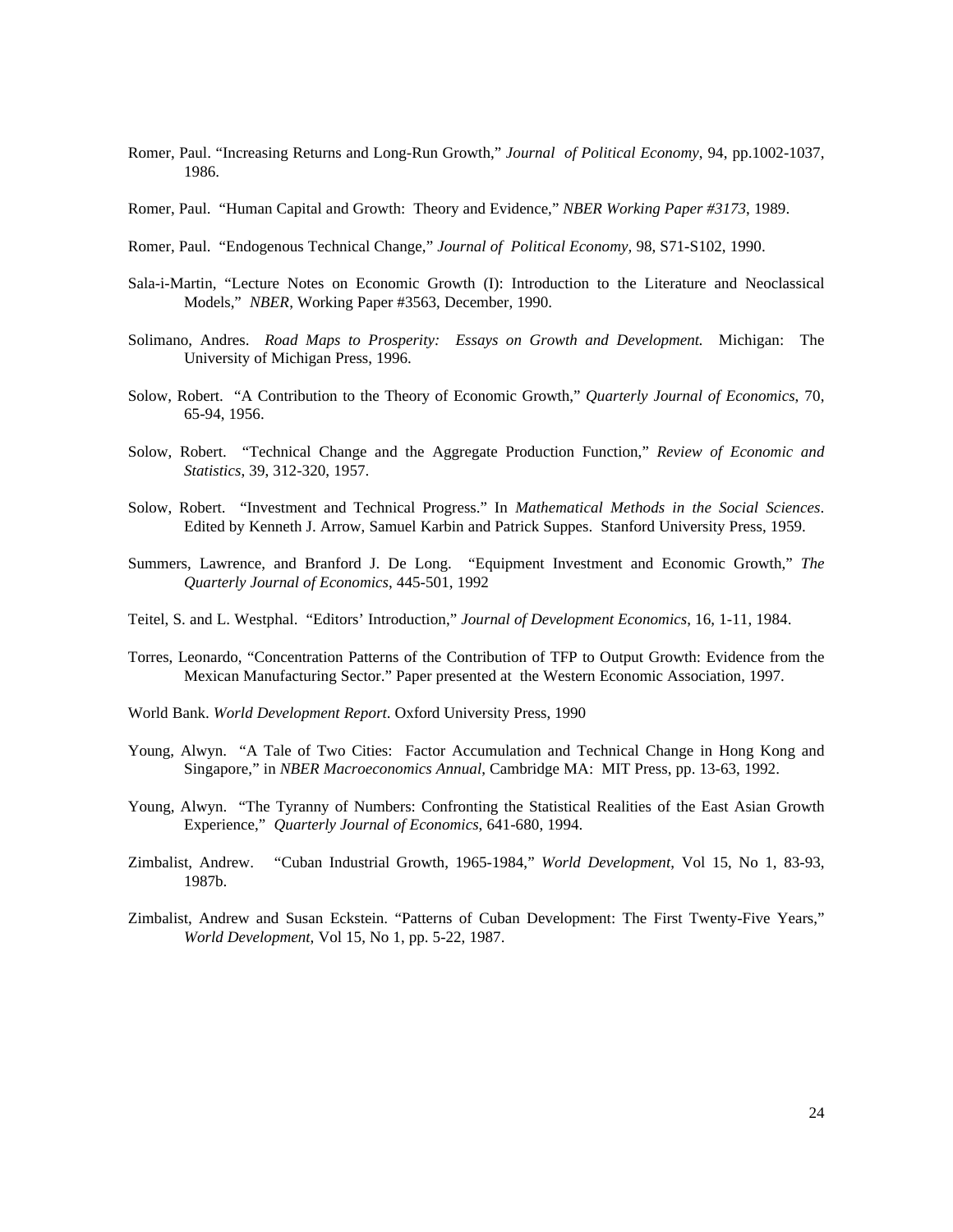### **APPENDIX 1:**

# **A1: Econometric Estimation of Cuba Rate of Technological Change**

With the purpose of avoiding the criticism about the use of traditional growth accounting methodology to estimate TFP growth in a centrally planned economy, where the strong assumption of perfect competition could not hold, TFP was estimated using econometric methodology, and compared with previous results. Results obtained in this section show that results obtained under the two methodologies are consistent.

Growth accounting can be conducted by subtracting from the residual the contribution stemming from increases of the inputs (especially human capital), as well as the contribution from research and development. With the purpose of comparison with previous TFP estimates where human capital adjustment was not considered, TFP will be estimated without considering human capital quality adjustment.

When TFPs are estimated econometrically, it is convenient to keep the assumption of constant returns to scale (CRTS) because it reduces the number of independent parameters to be estimated, and thereby, mitigates the possible multicollinearity among the data on capital and labor inputs and time (Boskin and Lau, 1992). From this paper analysis of economies of scale, it seems reasonable to keep the assumption of CRTS, especially for the Cuban economy and industrial sector. The right way of estimating technical progress econometrically is by including in the production function a term (terms) to capture the effect of technical progress through time, in order to allow technical progress to be non-linear over time. Thus, the following Hicks neutral equation will be estimated econometrically.

$$
Y_t = A(t)f(K_t, L_t) = A_0 \cdot e^{\pi} \cdot K_t^{a} \cdot L_t^{(1-a)}
$$
\n(1)

Then, in equation (4) the rate of technical progress or TFP is equal to:

$$
\frac{\dot{A(t)}}{A} = \frac{e^{rt} \cdot r}{e^{rt}} = r \tag{2}
$$

Thus, applying natural log to equation (1) leads to equation (3) that will be used to estimated TFP growth econometrically.

$$
\ln(Y_t / L_t) = \ln A + r \cdot t + a \ln(K_t / L_t) + e \tag{3'}
$$